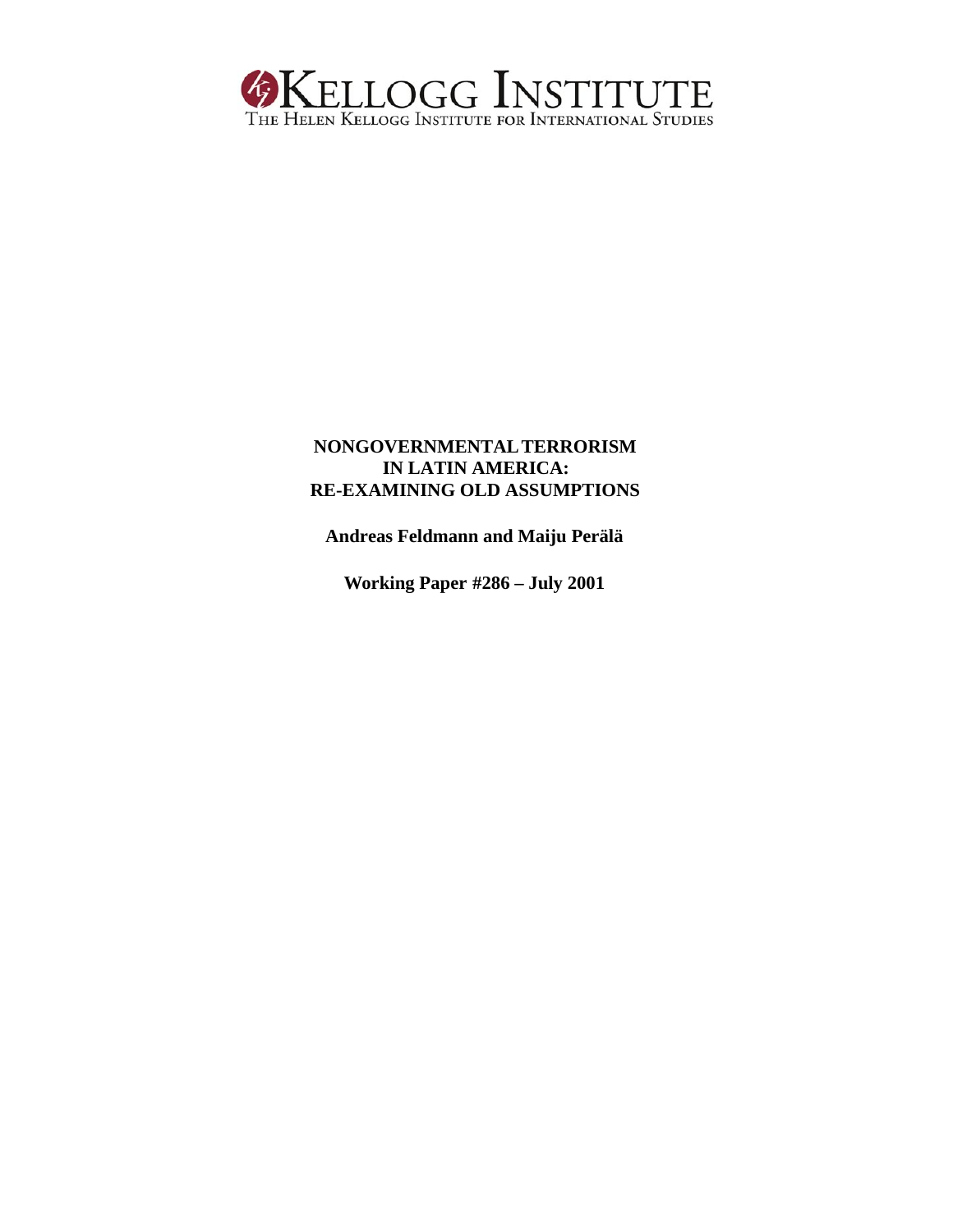# **NONGOVERNMENTALTERRORISM IN LATIN AMERICA: RE-EXAMINING OLD ASSUMPTIONS**

**Andreas Feldmann and Maiju Perälä**

**Working Paper #286 – July 2001**

**Andreas Feldmann** is a graduate student in the Department of Government and International Studies at the University of Notre Dame. He has worked on political violence, forced uprooting, and immigration issues. He is currently writing his dissertation on international responses to internal displacement emergencies in the Americas.

**Maiju Perälä** is a Junior Researcher at the United Nations University/World Institute for Development Economics Research in Helsinki, Finland. She is currently writing her dissertation "Essays on Economic Development and Growth of Developing Economies" for the Department of Economics at the University of Notre Dame.

An earlier version of this paper was presented at the annual International Studies Association (ISA) meeting in Washington D.C. February 16–20, 1999. We would like to thank the Laboratory for Social Research at the University of Notre Dame for data support. In addition, the authors are indebted to Esteban Montes, Aníbal Pérez Linán, Benjamin Radcliff, Neve Gordon, Michael Francis, Víctor Hinojosa, Carlos Guevara-Mann, and George Lopez for the generous and patient support they gave us during the preparation of this article. The usual caveat applies.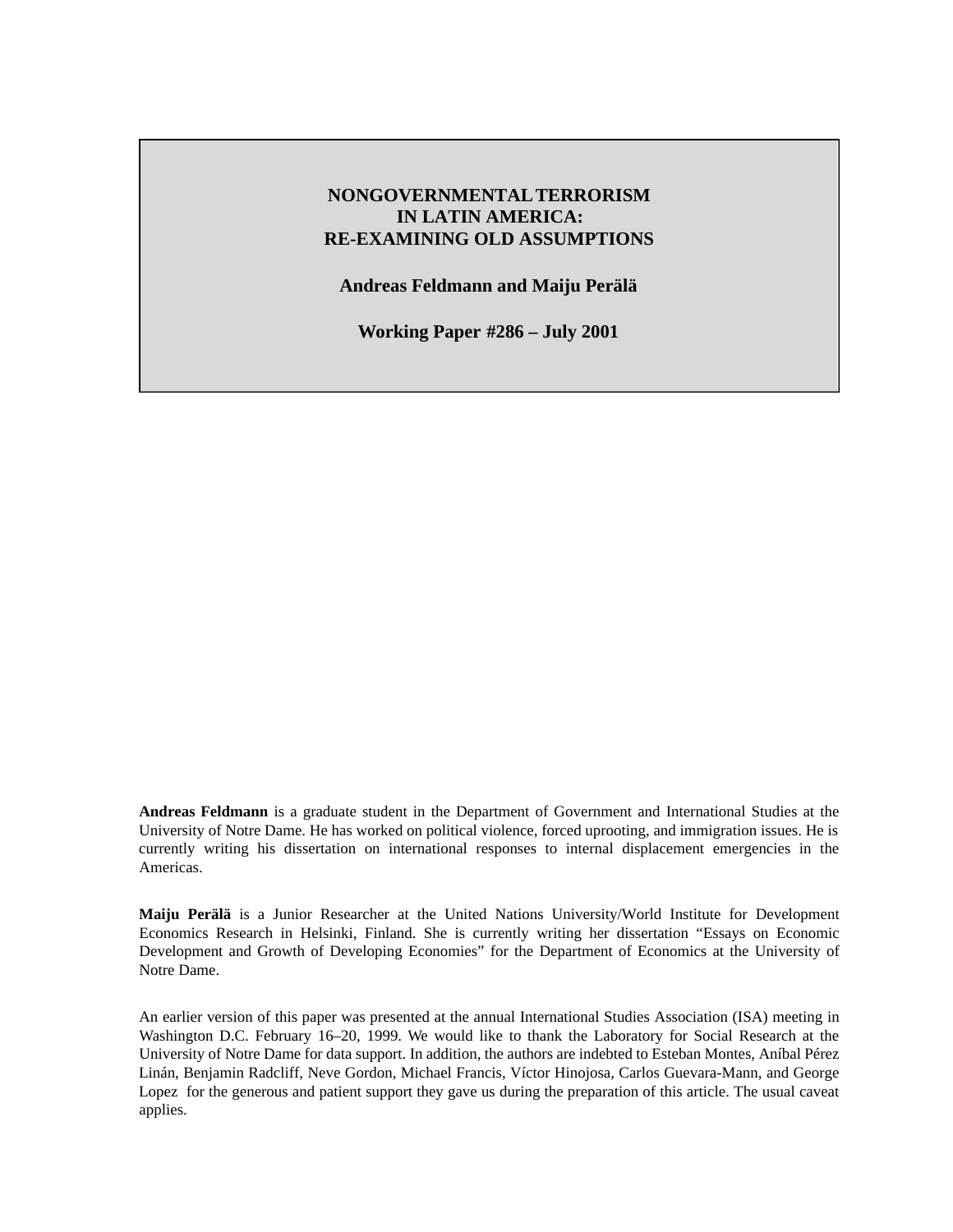#### **ABSTRACT**

For years nongovernmental terrorism in Latin America was considered to be an epiphenomenon of the Cold War, and consequently explained in terms of that war. The persistence of terrorism throughout the region in the 1990s not only has indicated that many of our assumptions concerning the causes of terrorism were misleading, but also has lead scholars to reexamine the phenomenon of nongovernmental political violence. This paper investigates the validity of a number of hypotheses recently explored in the literature by applying a pooled time series cross section regression analysis to data from seventeen Latin American countries between 1980 and 1995. Findings indicate that nongovernmental terrorist acts in Latin America are more likely to occur in countries characterized by widespread state human rights violations. Likewise, evidence is found that nongovernmental terrorism in the region tends to be more prevalent in countries characterized by electoral and associational liberties than by restrictive dictatorships. Association between economic performance or structural economic conditions and the incidence of terrorism is not substantiated by the findings.

#### **RESUMEN**

Durante años el terrorismo no gubernamental en América Latina fue considerado como un epifenómeno de la Guerra Fría y, consecuentemente, explicado en términos de esa guerra. La persistencia del terrorismo en la región en los años '90 no sólo ha indicado que muchos de nuestros supuestos sobre las causas del terrorismo estaban mal orientados sino que también ha llevado a los especialistas a reexaminar el fenómeno de la violencia no gubernamental. Este artículo investiga la validez de una seria de hipótesis recientemente exploradas en la literatura a través de la aplicación de un análisis de regresión sobre una serie temporal de datos de diecisiete países latinoamericanos en el período 1980–1995. Los hallazgos de este análisis indican que en América Latina es más probable que los actos de terrorismo no gubernamental ocurran en países caracterizados por violaciones generalizadas de derechos humanos por parte del estado. En el mismo sentido se ha encontrado evidencia de que el terrorismo no gubernamental en la región tiene una más alta incidencia en países con libertades electorales y de asociación antes que en países con dictaduras restrictivas. Los hallazgos no respaldan la hipótesis de asociación entre el rendimiento económico o las condiciones económicas estructurales y la incidencia del terrorismo.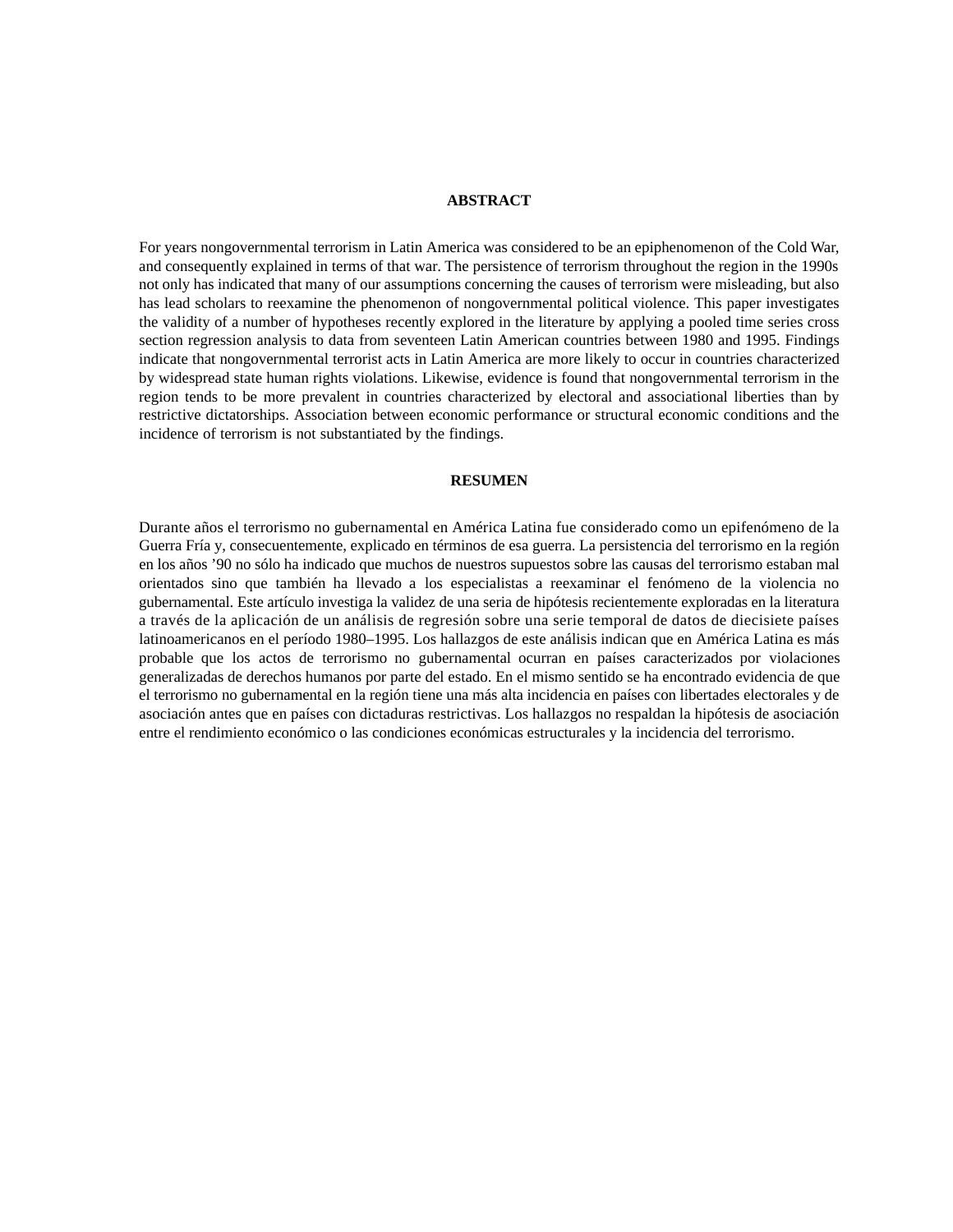# **Introduction**

During the Cold War years Latin America witnessed repeated waves of nongovernmental terrorism. At the beginning of the 1970s, terrorist violence struck urban centers as guerrillas, particularly in the Southern Cone, attempted to destabilize ruling governments. Nongovernmental terrorism continued throughout the 1980s as leftist organizations contested military dictatorships in Central America and Chile and democratic governments in Argentina, Ecuador, Peru, and Colombia. The end of the Cold War, a conflict that was singled out by many as the main trigger of terrorist activity in Latin America, brought hope that this kind of violence would soon come to an end. The persistence of terrorist activities in several countries in the region, however, has shattered the hope that this scourge would cease affecting the life and wellbeing of Latin Americans.

The present work endeavors to shed light on a puzzle: if contrary to what many have believed, the Cold War was not the driving force behind nongovernmental terrorism in Latin America, then what are the real factors causing this violence? In order to answer this question, this article reviews the literature on terrorism, drawing particular attention to arguments discussing the possible causes of nongovernmental terrorism in Latin America. It then tests these arguments by conducting a panel data analysis on a dataset for seventeen Latin American countries for the 1980–95 period.

Based on the empirical evidence, the main argument set forth in this article is that nongovernmental terrorism in Latin America is more likely to occur in poorly institutionalized democracies characterized by electoral liberties, but at the same time by widespread state human rights violations. In addition, the results indicate that terrorism tends to surface cyclically and is more prevalent in countries where terrorist organizations have maintained long lasting operations. Lastly, no conclusive evidence is found between economic performance and structural economic inequality and the incidence of terrorism.

Insurgent terrorism, revolutionary terrorism, and rightwing terrorism are included under the nongovernmental terrorism rubric. Insurgent terrorism refers to violent acts perpetrated by identifiable groups that attack governmental or other targets for short-term goals aiming at sparking widespread discontent towards the existing government. This kind of terrorism is often grounded upon a defined ideology, and it seeks to unleash a process of revolution. Revolutionary terrorism, in turn, defines terrorist actions that take place during existing struggles against a determined regime. It develops as a guerrilla tactic, and thus, it is governed by the rules of civil war. Lastly, rightwing terrorism refers to acts perpetrated by outlawed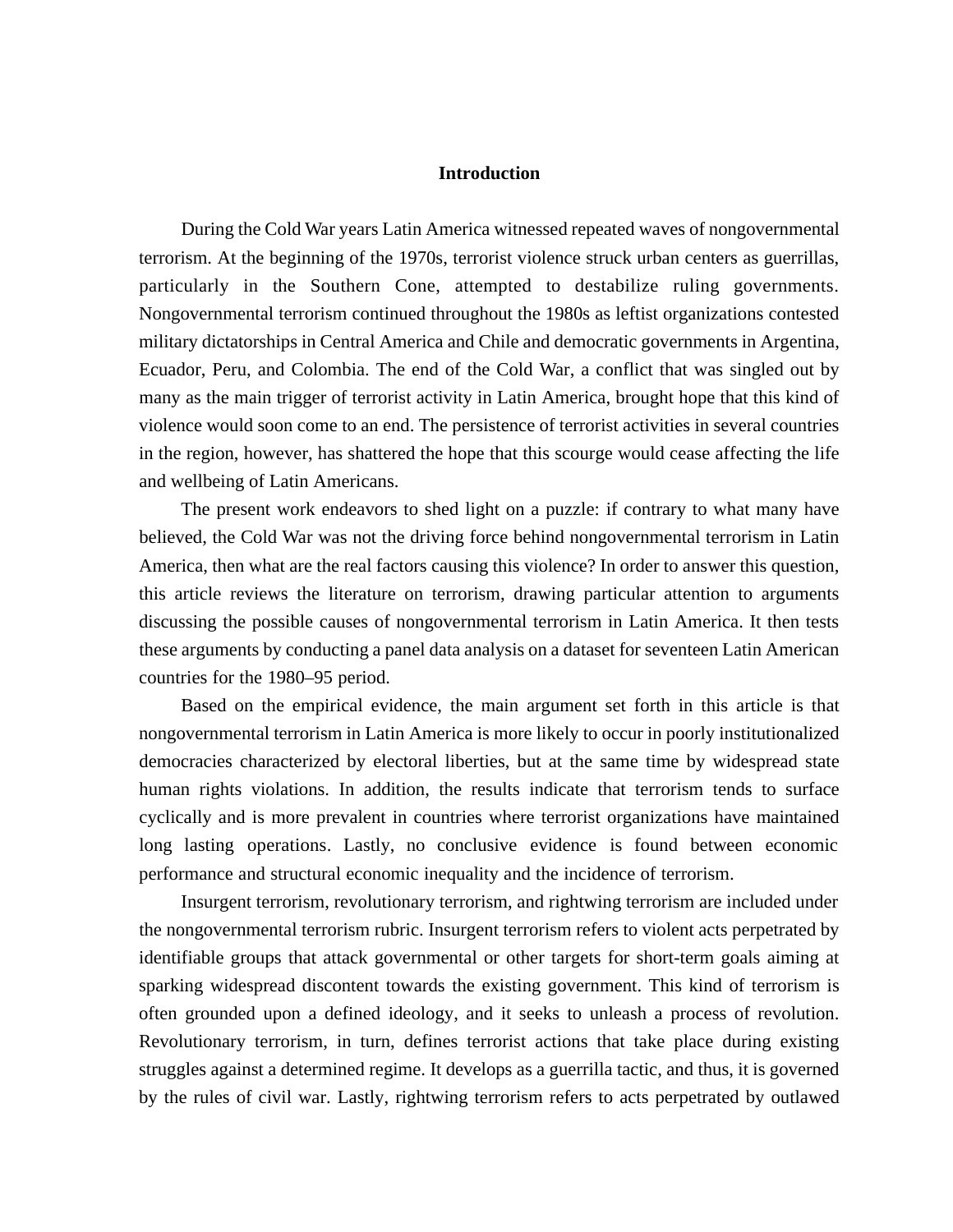groups that do not seek a social revolution but that resort to violence as a way to express and advance their goals (i.e., ultra-nationalism, anticommunist ideology) (Lopez 1988, 498–99).<sup>1</sup> State terrorism, terrorist acts perpetrated by state agents or by private groups acting on behalf of a state, are not included in this study. This decision derives from the fact that state terrorism has distinct motives and thus it obeys a different logic than nongovernmental terrorism. Hence, attempting an analysis that would encompass both types of terrorism (governmental and nongovernmental) would yield misleading conclusions (Stohl and Lopez 1988, 4).

This work is divided into five sections. In the following part, we define terrorism, after which we give an overview of the history and the most recent trends of terrorism in Latin America. This summary is followed by a literature review, which examines the causes prompting terrorism, drawing particular attention to the Latin American experience. We then discuss the methodology and data sources used in the empirical analysis, after which we present the results. In the last section, we discuss our conclusions.

### **Defining Terrorism**

Following the work of Mickolus, Sandler, and Murdock terrorism is defined in this article as "the use or threat of use of anxiety-inducing extra normal violence for political purposes by any individual or group, whether acting for or in opposition to established governmental authority, where such action is intended to influence the attitudes and behavior of a target group wider than victims" (1989, xiii). The choice for this definition is logical because the data this empirical study relies on is taken from the exhaustive account on international/transnational terrorist acts developed by Edward Mickolus. Nongovernmental terrorism, the sub-category of terrorism with which this article is concerned, is any action that matches the above definition, yet is not directly perpetrated by state agents or by groups receiving direct orders from it.<sup>2</sup>

One important conceptual clarification that needs to be made before proceeding with this analysis refers to the differences between guerrilla actions and terrorism. This issue is particularly relevant in the Latin American context, for guerrilla movements in this region have often relied on terrorism as a strategy to advance their goals. There is a common perception that the difference between terrorism and guerrilla warfare is determined by the nature of their victims: whereas terrorism is conducted against innocent civilians, guerrilla attacks are only perpetrated against military targets. This reasoning, however, is mistaken for terrorist organizations commonly attack military objectives while, conversely, guerrillas often engage in terrorist activity aimed at nonmilitary targets.<sup>3</sup> Therefore, rather than their targets, the main difference between terrorist and guerrilla organizations is the strategy these groups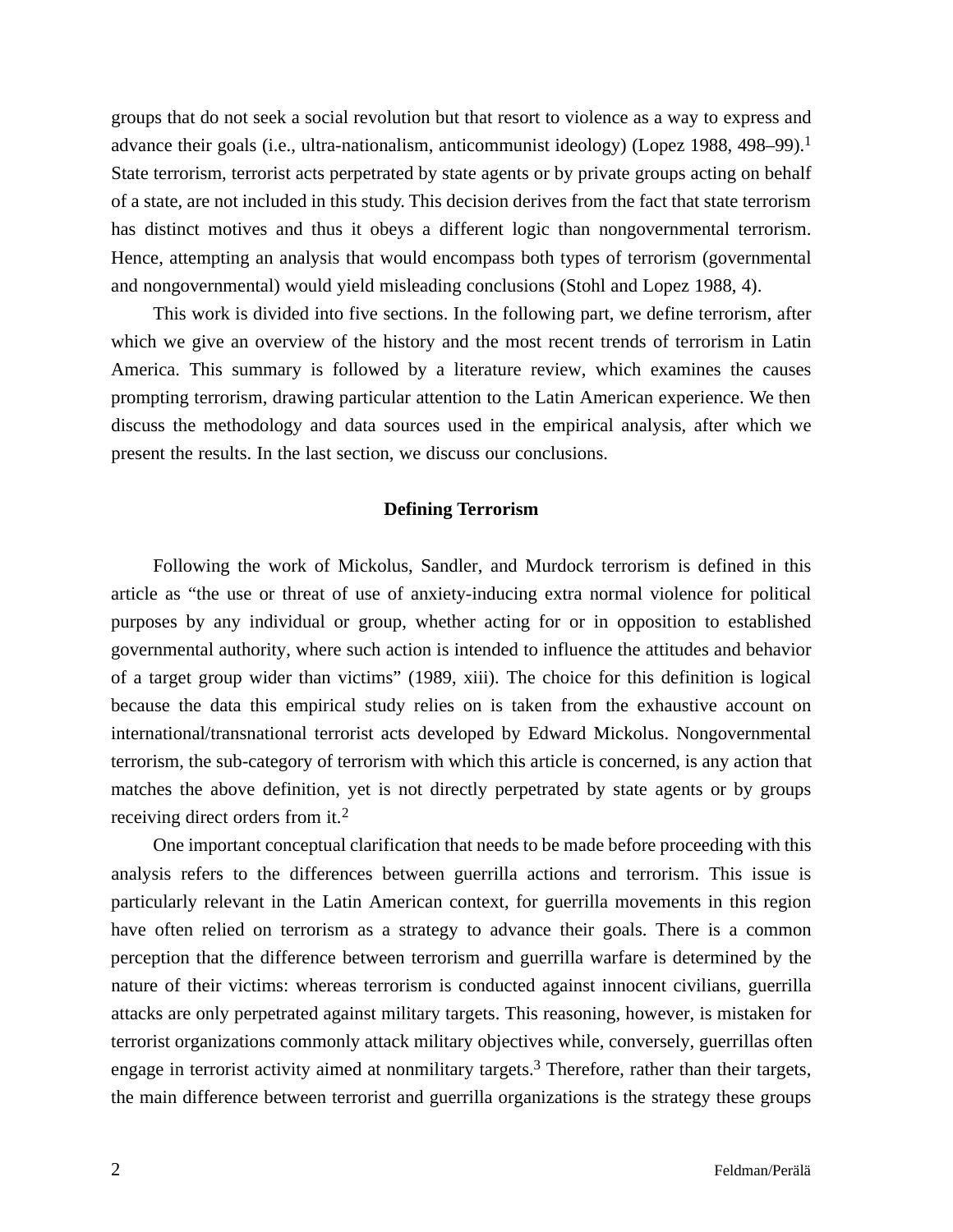employ to challenge existing governments. Terrorists generally attempt to destabilize states through sporadic and highly visible attacks aimed at creating commotion among the population. They operate only in cities and tend to function in small cells. In turn, guerrillas endeavor to establish liberated areas in the countryside and to set up small military units that gradually try to grow in strength in order to reach a point at which they are openly able to challenge the state (Laqueur 1987, 144–48).

### **Terrorism in Latin America: Past and Present**

Following the 1959 Cuban Revolution, terrorism became a distinctive phenomenon of Latin American politics. As a way to counterbalance the hegemony of the United States in the Western Hemisphere, Fidel Castro and the Cuban communist leadership fostered a revolutionary doctrine that advanced the idea that a small group of military combatants, *el foco*, could start an upraising against *bourgeois* governments. This struggle, they thought, would prompt popular support for the revolutionary cause and, eventually, would generate a military movement that could defeat ruling regimes and replace them with widely supported people's governments (Ratliff 1990, 16).

With the help of Cuba, several Latin American leftist groups attempted to organize rural guerrilla warfare in Venezuela, Bolivia, Peru, Colombia, and Guatemala (Ratliff 1990, 15–17; Wright 1991, 82–87). However, in Venezuela, Bolivia, and Peru states' security forces soon neutralized these groups, while in Colombia and Guatemala they considerably restricted guerrillas' activities to remote rural locations. According to many authors, the failure of these early revolutionary enterprises derived from the operational mistakes made in the conduct of guerrilla operations as well as from divisions between insurgent leaders and Cuba's leadership regarding the best way to carry out a revolution (Wright 1991, 90–94; Waldmann 1992, 299–300). The symbol of the failure of the rural guerrilla warfare in Latin America was Ernesto "Che" Guevara's unsuccessful revolt in Bolivia, which ended with his capture and near immediate execution by Bolivian officers in 1967 (Halperin 1988, 43–45).<sup>4</sup>

A partial exception to the failed revolutionary movements of the 1960s are the Colombian guerrillas. During that time, in Colombia three main guerrilla groups were created, *Ejército de Liberación Nacional* (ELN) (Army of National Liberation) in 1964, FARC in 1966, and *Ejército Popular de Liberación* (EPL) (People's Liberation Army) in 1967. These groups operated primarily in rural areas and engaged in armed assaults, kidnappings, and extortion. These organizations have shown a remarkable combative capacity and are still operative today (Wickham-Crowley 1992, 27; Asprey 1994, 1108–9).

In 1969 insurrection rekindled in various parts of Latin America. The nature of violence,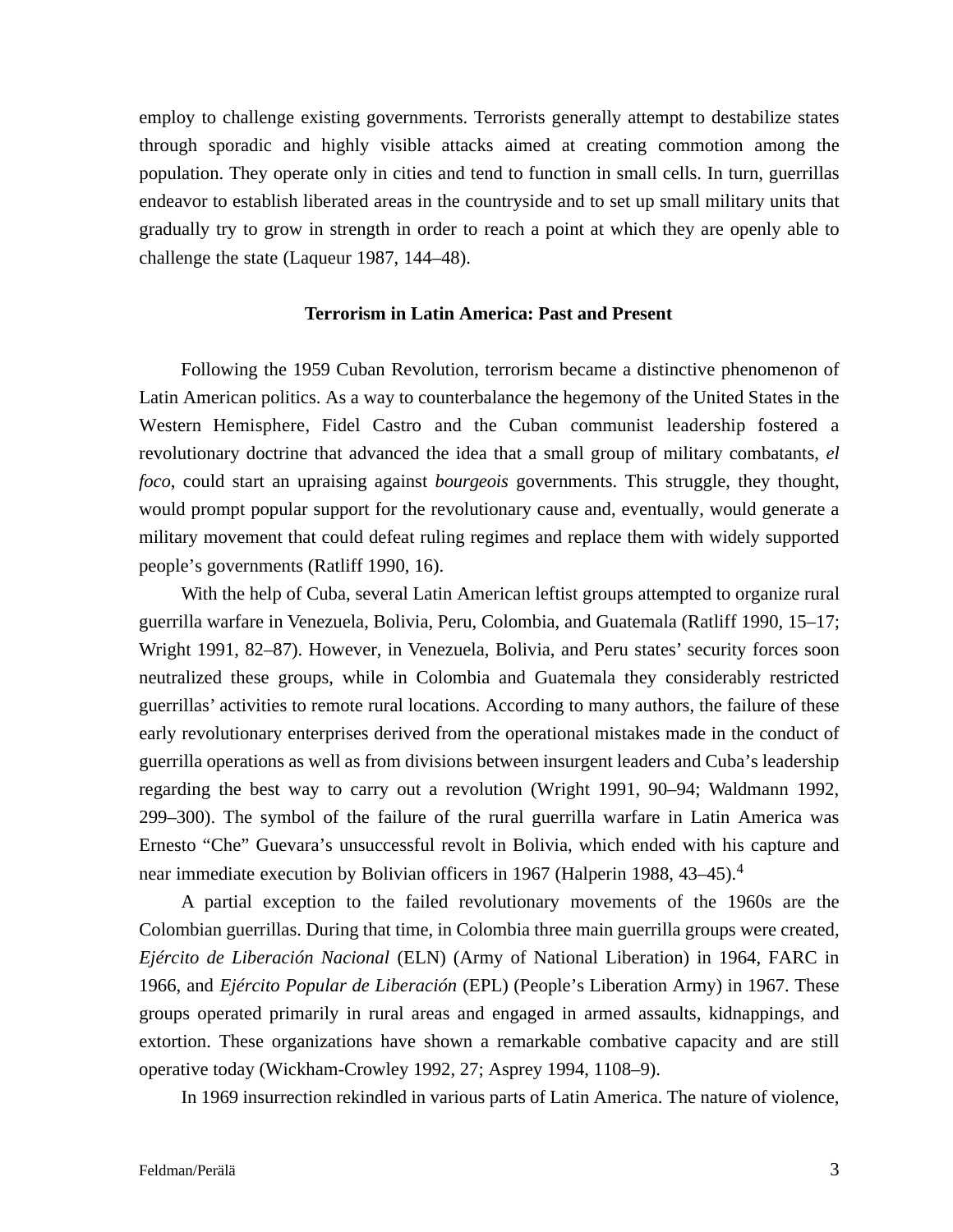however, changed with the development of urban guerrilla warfare. This new wave of guerrilla activity resulted from a critical revision of the unsuccessful rural warfare by revolutionary leaders such as Abraham Guillén. Guillén studied the conditions and factors that led to the defeat of rural warfare in Bolivia, Venezuela, and Peru. He concluded that, in an epoch of developed urban centers, it was simply absurd to restrict insurgent operations to isolated and hardly populated areas deprived of logistical conditions for modern war (Wright 1991,  $100-01$ ).

The first manifestation of terrorism in Latin America emerged in Venezuela between 1962–63. Young urban dwellers from poor shantytowns organized the *Movimiento de Izquierda Revolutionario* (MIR) (Revolutionary Leftist Movement), an urban guerrilla group, which unleashed a violent terrorist campaign characterized by robberies, assaults, bombings, and kidnappings. The MIR's strategy was part of a threefold plan including rural warfare and infiltration of the Armed Forces that aimed at destabilizing the Venezuelan administration of Belisario Bentacurt. The movement's violent strategy, however, failed to attract the sympathies of middle and lower class Venezuelans. Weakened by the lack of popular support, a few years after its appearance the MIR was effectively neutralized by Venezuelan security forces (Laqueur 1987, 246–47; Wickham-Crowley 1992, 17).

During the second half of the 1960s, urban terror emerged in Argentina, Brazil, Chile, and Uruguay. <sup>5</sup> Unlike the MIR in Venezuela, these groups were composed of highly educated young men and women. These leftist militants resorted to violence because they repudiated what they perceived as decadent and inegalitarian *bourgeois* societies characterized by a steady deterioration of economic conditions for the middle and lower classes. Inspired by the writings of Carlos Marighela,<sup>6</sup> the leader of the Brazilian ALN, these young extremists attempted to undermine their respective states. They aimed at this goal by draining states' economic resources and delegitimizing them for their incapacity to provide general protection for their population. Although these groups underscored the necessity of creating the conditions for a general armed insurrection, they never attempted to organize and foster armed resistance beyond urban areas. The illegal activities perpetrated by these organizations, however, fanned repressive state responses aimed at curbing a trend of violence that was threatening stability and order. In fact, the 1976 military coups in Argentina and Uruguay that ended the existence of Montoneros and Tupamaros were justified by the Argentinean and Uruguayan Armed Forces as extreme, though "patriotic," measures to stop leftist violence (Parry 1976, 295; Radu 1984, 84, 29–30; Laqueur 1987, 168, 251).

Terrorist activity in Venezuela, Brazil, and the Southern Cone produced a contagion effect across Latin America. In Colombia, traditional guerrilla organizations progressively shifted to terrorist activities such as bombings, kidnappings, and sabotage. This trend was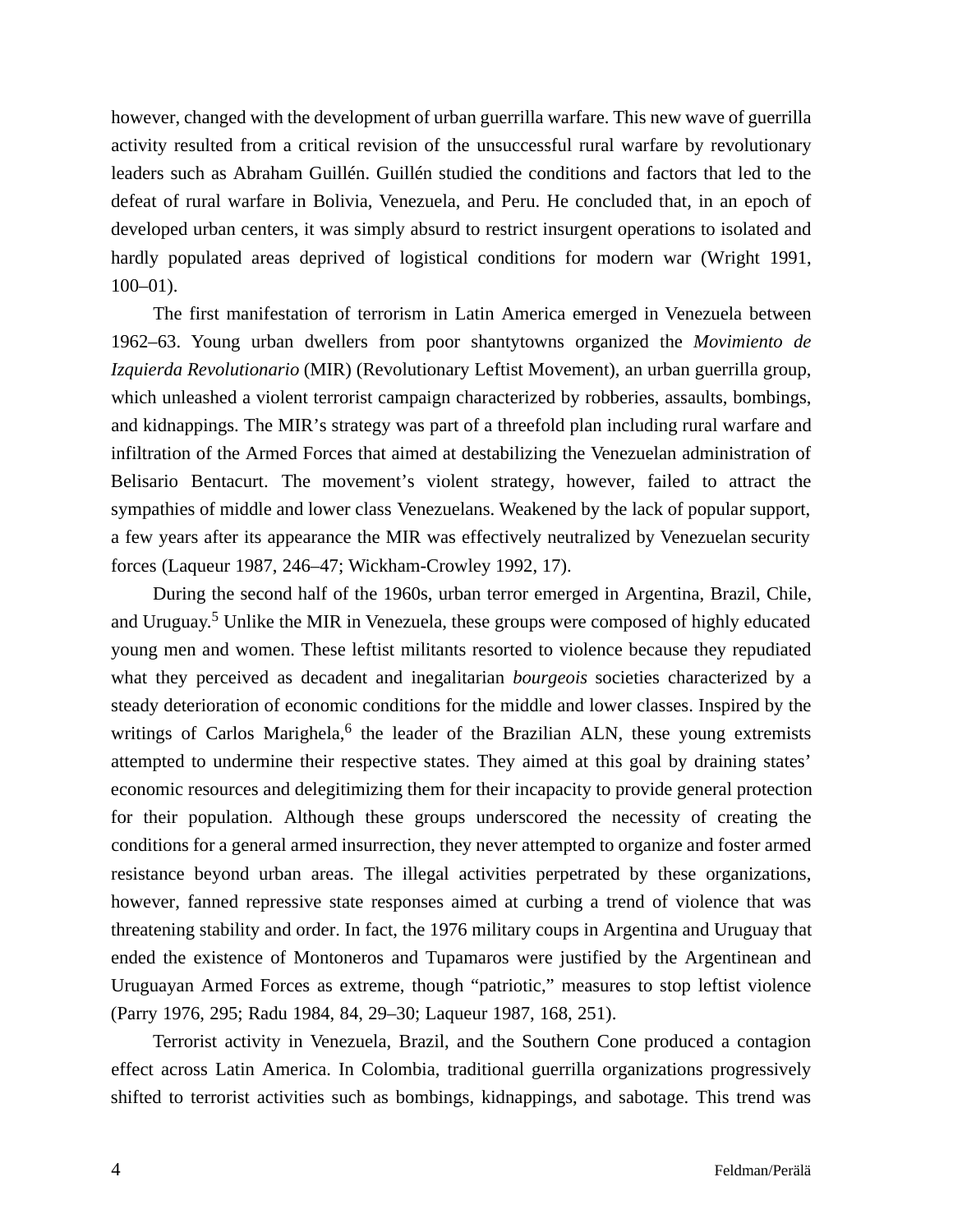reinforced with the creation in 1974 of *Movimiento 19 de Abril* (M–19) (Movement of April 19th). This organization was the first to combine guerrilla warfare with terrorist practices in Colombia (Parry 1976, 295–96; Radu 1984, 84, 29–30; Laqueur 1987, 168, 251; Asprey 1994,  $1108 - 13$ .<sup>7</sup>

After many of the first urban guerrillas were deactivated as a result of military coups, several new terrorist organizations surfaced across Latin America. Most of these groups were devised to struggle against repressive military dictatorships. In Chile, Frente Patriótico Manuel Rodríguez (FPMR) (Manuel Rodríguez Patriotic Front) began an armed struggle against the Pinochet dictatorship. Similarly, around the mid-1970s, in Central America, leftwing guerrillas such as *Frente Farabundo Martí de Liberación Nacional* (FMLN) (Farabundo Marti National Liberation Front) in El Salvador and the *Fuerzas Armadas Rebeldes* (FAR) (Rebel Armed Forces) in Guatemala resorted to terrorism to combat repressive rightwing dictatorships. Terrorism was also employed as a strategy against leftwing governments. In Nicaragua, however, after Frente Sandinista de Liberación Nacional (FSLN) (Sandinista National Liberation Front) seized power in 1979, *the Contras*, an anticommunist guerrilla group supported by the United States, initiated a total war against the Sandinistas, which included terrorist attacks (Asprey 1994, 1089–1106). Albeit to a much lesser degree, Costa Rica and Honduras also suffered from terrorist activity during the 1980s. Political turmoil derived from the rekindling of the Cold War in neighboring Nicaragua, Guatemala, and El Salvador spilled over into these two countries fostering an environment of violence in which terrorist activity emerged (Laqueur 1987, 259, 265; Asprey 1994, 1077–88, 1093–94).

By the early 1980s, many Latin American countries returned to democracy. These elected administrations had to face the threat of many extremist groups that showed violently their dissatisfaction with the newly elected leaders. In Argentina, rightwing ultranationalist organizations carried out a violent bombing campaign destined to destabilize the new democratic administration of president Raúl Alfonsín (1984–89).<sup>8</sup> The Peruvian SL began a violent struggle against the new democratic administration of Fernando Belaúnde in 1980. The SL was soon joined by *Movimiento Revolucionario Tupac Amaru* (MRTA) (Tupac Amaru Revolutionary Movement), a pro Moscow terrorist organization. Simultaneously, *Alfaro Lives Carajo* (ALC) (Alfaro Lives Damn It) group unleashed terrorist attacks to harm the new democratic administration of Jaime Roldós in Ecuador (Laqueur 1987, 255–57; Mickolus, Murdock, and Sandler 1983, Mickolus 1989).

Throughout the Cold War period, most of the above mentioned terrorist organizations were supported by the superpowers. There is evidence that the Soviet Union and the US provided many of these groups with funds, weapons, training, and political endorsement as well as logistical assistance (e.g., passports, intelligence services, use of diplomatic facilities)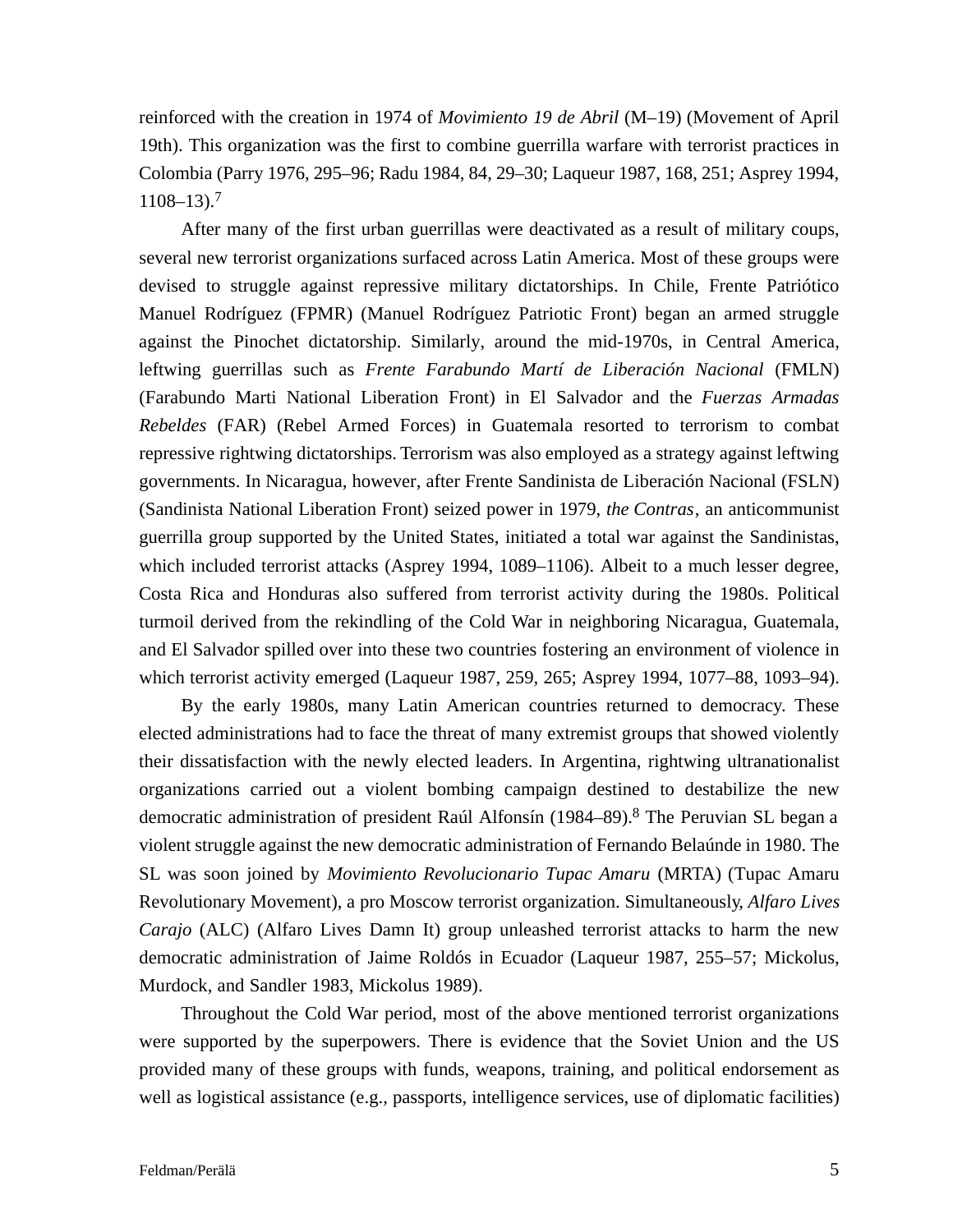(Schlagheck 1990, 171). Especially Cuba and to a lesser extent the Soviet Union endorsed leftwing terrorist groups across Latin America such as the Argentinean Montoneros; the Uruguayan Tupamaros; the Colombian FARC, EPL, ELN; Peru's Tupac Amaru; the MIR and FPMR in Chile; FAR in Guatemala; and the Salvadoran FSLN. By supporting terrorist activity, the Communist leadership attempted to fan revolution in the Western Hemisphere. Meanwhile, the US endorsed numerous rightwing groups that perpetrated terrorist acts, especially in Central America (e.g., Death Squadrons in Guatemala and El Salvador, and the Contras in Nicaragua) as part of its communism containment strategy in the Third World (Luttwak 1983, 63–64; Laqueur 1987, 270–74; Asprey 1994, 1094, 1108–10).<sup>9</sup>

The end of the Cold War led many to believe that terrorism would come to an end in Latin America. With the disintegration of the Soviet block, the ideological struggle between the US and the Soviet Union faded away thus depriving Latin American terrorist organizations from superpower support. At least in the case of Latin America,  $10$  optimistic predictions about the positive effect that the end of the Cold War would have on diminishing terrorism seem to have proven wrong. Table 1 shows the yearly incidence of terrorist acts in Latin America since 1973. It can be clearly observed that terrorism has only slightly decreased since the end of the Cold War. Furthermore, it is also possible to see that terrorist activity in the 1990s has presented some oscillation: it increased in the early years of the decade, but has decreased after 1993.<sup>11</sup>

Since the end of the Cold War, some countries such as Bolivia, Brazil, and Uruguay, have experienced an overall decrease in terrorist activity. Similarly, in Central America, terrorism has declined steadily in the 1990s, particularly since the signature of the *Esquipulas I* and *II* regional peace treaties. In the post Cold War period, terrorist actions in Central America have been restricted to sporadic attacks against US targets perpetrated by still operative disgruntled leftwing militants, particularly in Guatemala and Nicaragua (Vanden 1990, 55–73; Gorriti 1991, 89–91; Mickolus and Simmons 1997).

Terrorism has also shrunk in Argentina and Mexico in the post Cold War period. Nevertheless, both of these countries have witnessed some serious terrorist incidents. Argentina suffered the bombing of the Israeli Embassy and the *Asociación Mutualista Israelita Argentina* (AMIA) (Argentine Jewish Mutual Association). In Mexico, in turn, several bombs went off in major urban centers in the weeks that followed the 1994 uprising of *Ejército Zapatista de Liberación Nacional* (EZLN) (Zapatista National Liberation Army) in Chiapas.<sup>12</sup> A few months after that wave of violence, a new guerrilla group, *Ejército Popular Revolucionario* (EPR) (Popular Revolutionary Army), initiated violent operations including armed assaults, kidnappings, and bombings in the Mexican states of Guerrero, Michoacán, and Oaxaca (Méndez, Cano and Gimeo 1994; Díaz 1997, 5–8; and Mickolus and Simmons 1997).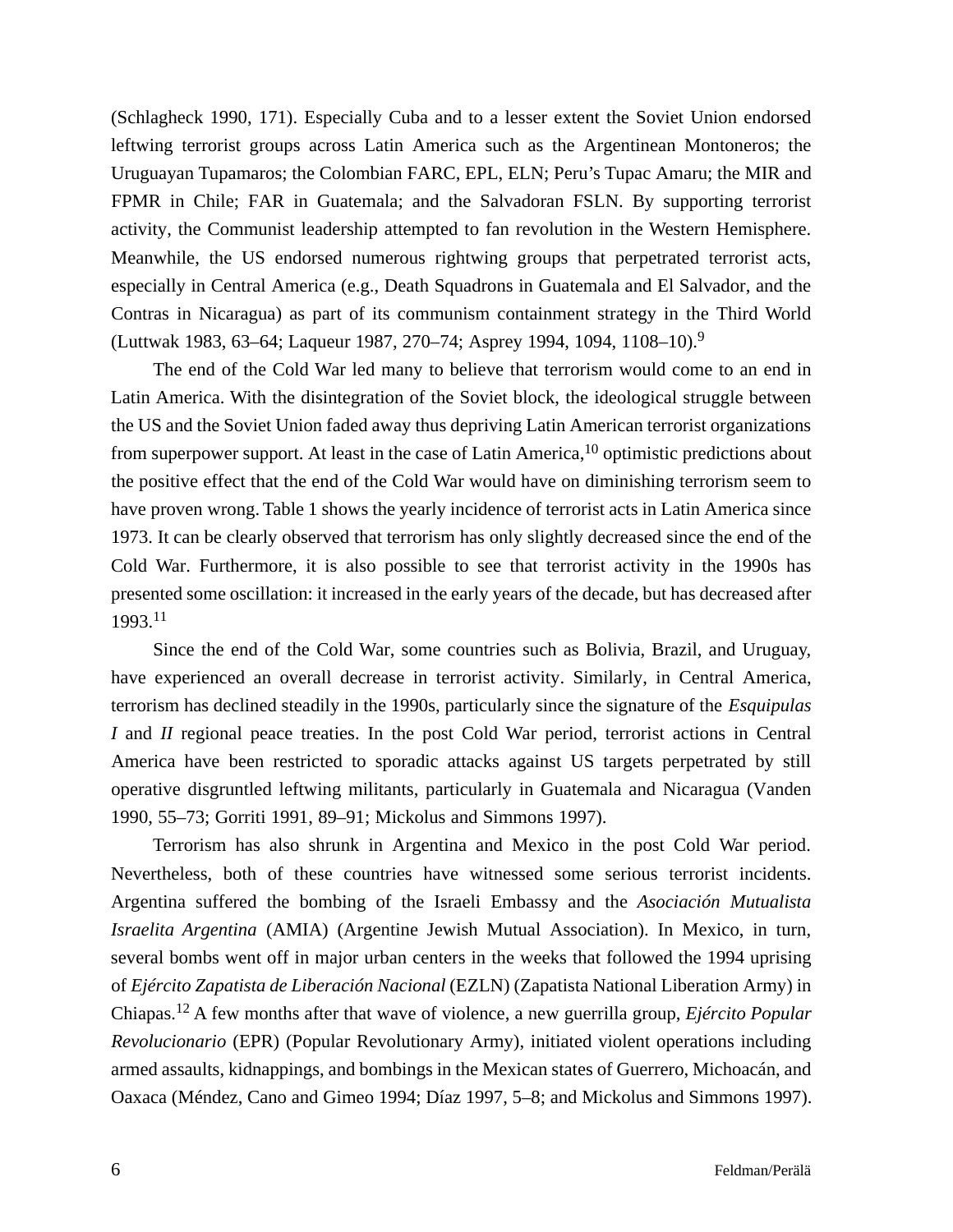|             |                |                | 1973 1974 1975 | 1976 1977             |                | 1978                     | 1979            | 1980                     | 1981                     | 1982            | 1983                     | 1984           | 1985            | 1986                        | 1987        | 1988            | 1989            | 1990                     | 1991            | 1992            | 1993            | 1994            | 1995            | Total               |
|-------------|----------------|----------------|----------------|-----------------------|----------------|--------------------------|-----------------|--------------------------|--------------------------|-----------------|--------------------------|----------------|-----------------|-----------------------------|-------------|-----------------|-----------------|--------------------------|-----------------|-----------------|-----------------|-----------------|-----------------|---------------------|
| Argentina   | $\overline{4}$ | 39             | $\overline{9}$ | 43                    | $\overline{1}$ | $\circ$                  | $\circ$         | 3                        | −                        | $\circ$         | $\overline{ }$           | S              | $\equiv$        | $\circ$                     | 4           | $\sim$          | $\mathcal{C}$   | ᆉ                        | $\mathbf{C}$    | $\infty$        | $\mathbf{\sim}$ | $\mathbf{\sim}$ | $\mathbf{\sim}$ | 310                 |
| Bolivia     | 0              | 0              |                | 0                     |                | 0                        | 5               |                          | 3                        | S               | 4                        | 5              | $\circ$         | $\sim$                      | 5           | $\circ$         | $\sim$          | ᆉ                        | 5               | $\sim$          |                 | $\sim$          |                 | 5                   |
| Brazil      |                |                |                | $\tilde{\phantom{0}}$ | $\sim$         | 0                        | 0               |                          | $\sim$                   |                 |                          | 4              | $\sim$          | $\circ$                     | $\circ$     |                 |                 | $\sim$                   | ᆉ               | $\sim$          |                 |                 | $\sim$          | 85                  |
| Colombia    | 3              | S              | 6              | $\overline{18}$       | ≌              | $\overline{\mathcal{C}}$ | 4               | $\infty$                 | ゠                        | $\infty$        | $\mathcal{L}$            | $\circ$        | $36\,$          | $\mathcal{L}^{\mathcal{O}}$ | $\equiv$    | $\mathcal{Z}$   | $\mathcal{Z}$   | $\overline{2}$           | $\overline{13}$ | $\overline{21}$ | $\mathbf{a}$    | $\overline{15}$ | $\tilde{=}$     | 381                 |
| Chile       | $^{\circ}$     | $\circ$        |                | $\overline{c}$        | 3              |                          | 3               | $\circ$                  | $\mathbf 2$              | $\circ$         | S                        | $\infty$       | $\overline{2}$  | 27                          | 5           | $\circ$         | $\supseteq$     | $\geq$                   | $\overline{17}$ | 27              | ₹               | 5               | $\circ$         | 178                 |
| Costa Rica  | $\circ$        | $\circ$        | $\circ$        | S                     | $\sim$         | $\mathbf{\sim}$          | $\mathbf{\sim}$ | $\sim$                   | $\overline{ }$           | ᆉ               | ↽                        | $\sim$         | ò               |                             | $\circ$     | $\overline{ }$  | S               | ð                        | $^{\circ}$      |                 | $\sim$          | $\mathbf{\sim}$ | $\circ$         | 78                  |
| Ecuador     |                |                | $\circ$        |                       |                | $\circ$                  | $\circ$         | $\overline{\phantom{0}}$ | $\mathbf{\sim}$          | $\circ$         |                          | 0              | $\mathcal{C}$   | 4                           | 3           |                 | $\mathbf{\sim}$ |                          | ₹               |                 | $\mathbf{\sim}$ | $\mathbf{\sim}$ |                 | $\mathcal{S}$       |
| El Salvador |                | $\circ$        |                | $^{\circ}$            | 0              | Ō                        | $\overline{18}$ | 38                       | $28\,$                   | Ó               | s                        | $\overline{2}$ | $\infty$        | ᆉ                           | 0           | Ó               | $\infty$        | ᆉ                        | 4               | 3               |                 |                 | $\mathbf{\sim}$ | $\overline{5}$      |
| Guatemala   |                |                |                | $\overline{ }$        | 0              | Ó                        | $\infty$        | $\overline{2}$           | $\overline{\mathcal{L}}$ | 13              | $\Box$                   | $\sim$         | $\sim$          | 3                           | $\circ$     | $\overline{r}$  | S               | $\circ$                  | $\infty$        | S               | $\mathbf{\sim}$ | S               | $\circ$         | 178                 |
| Honduras    |                | $\circ$        | $\circ$        | $\circ$               | 0              | $\mathbf{\sim}$          | $\mathbf{\sim}$ | $\overline{2}$           | $\overline{ }$           | $\overline{10}$ | $\overline{r}$           | $\circ$        | ᆉ               | 2                           | S           | $\circ$         | $\infty$        | $\mathbf 2$              | $\circ$         | 2               |                 | $\circ$         | $\mathbf{\sim}$ | 89                  |
| Mexico      | S              | $\overline{4}$ | $\circ$        | $\overline{12}$       |                | 5                        | $\circ$         | $\sim$                   | $\sim$                   | $\circ$         | $\circ$                  | $\epsilon$     | ᆉ               | 4                           | 0           |                 | $\sim$          |                          | $\mathcal{C}$   | $\circ$         | 0               | S               | $\circ$         | 109                 |
| Nicaragua   | 0              |                | 0              | $\circ$               | 0              | $\overline{ }$           | $\overline{ }$  | $\circ$                  | $\mathcal{Z}$            | $\sim$          | $\circ$                  | S              |                 | $\circ$                     | $\circ$     | $\circ$         | $\circ$         |                          | $\circ$         | $\circ$         | $\overline{r}$  | 4               | $\sim$          | $\pmb{\mathcal{S}}$ |
| Panama      | $\circ$        | $\circ$        |                | $\sim$                | 2              | 0                        |                 |                          | $\overline{\phantom{0}}$ | $\circ$         | $\mathbf 2$              |                | $\overline{ }$  | $\circ$                     | $\mathbf 2$ | $\mathbf{\sim}$ | S               | $^{\circ}$               | S               | $\infty$        | Ó               | +               | $\mathbf{\sim}$ | $\mathcal{C}$       |
| Paraguay    |                | $\circ$        | 0              | $\circ$               | 0              | 0                        | 0               |                          | 0                        | $\circ$         | $\circ$                  | 0              | $\circ$         | $\circ$                     | $\circ$     | $\circ$         | $\mathbf 2$     | $\circ$                  | $\sim$          | $\circ$         | $\mathbf{\sim}$ |                 | $\sim$          | $\overline{12}$     |
| Peru        | $\sim$         | 보              | $\sim$         | $\circ$               | $\sim$         | $\mathbf{\sim}$          | $\circ$         | $\sim$                   | $\approx$                | $\sim$          | $\overline{C}$           | $^{\circ}$     | $\overline{18}$ | 27                          | 28          | 13              | $\geq$          | $\approx$                | 35              | 27              | $\circ$         | Ļ               | S               | 273                 |
| Uruguay     | $\circ$        | $\circ$        | $\circ$        | $\circ$               | $\circ$        | $\circ$                  |                 |                          | 0                        | $\circ$         | $\overline{\phantom{0}}$ | $\circ$        | $\mathbf{\sim}$ | $\circ$                     | $\circ$     | $\circ$         | $\circ$         | $\sim$                   | $\mathcal{C}$   | 4               | 0               |                 | $\sim$          | 53                  |
| Venezuela   | $\sim$         | 3              | $\circ$        | ${}^{\circ}$          | 4              | 3                        | $\circ$         | $\circ$                  | $\circ$                  | $\mathbf{\sim}$ | $\circ$                  | 5              | 5               | $\mathbf 2$                 | $^{\circ}$  | 5               | $\mathbf{\sim}$ | $\overline{\phantom{0}}$ | $\circ$         | S               | 4               | $\circ$         | S               | $\overline{101}$    |
| Total       | $\gamma$       | 79             | $\pm$          | 110                   | 57             | $\mathcal{O}$            | $\frac{4}{5}$   | 118                      | 122                      | $\overline{5}$  | 102                      | 77             | 129             | 124                         | $\$ 9$      | $\bf 89$        | 108             | $\rm 89$                 | 124             | 120             | 56              | $\mathcal{O}$   | 53              | 2311                |

Table 1. Nongovernmental terrorist acts perpetrated in Latin America (1973-1995) by country and by year.

Note: Above includes only incidents of nongovernmental terrorism. See appendix for sources and further details on the data.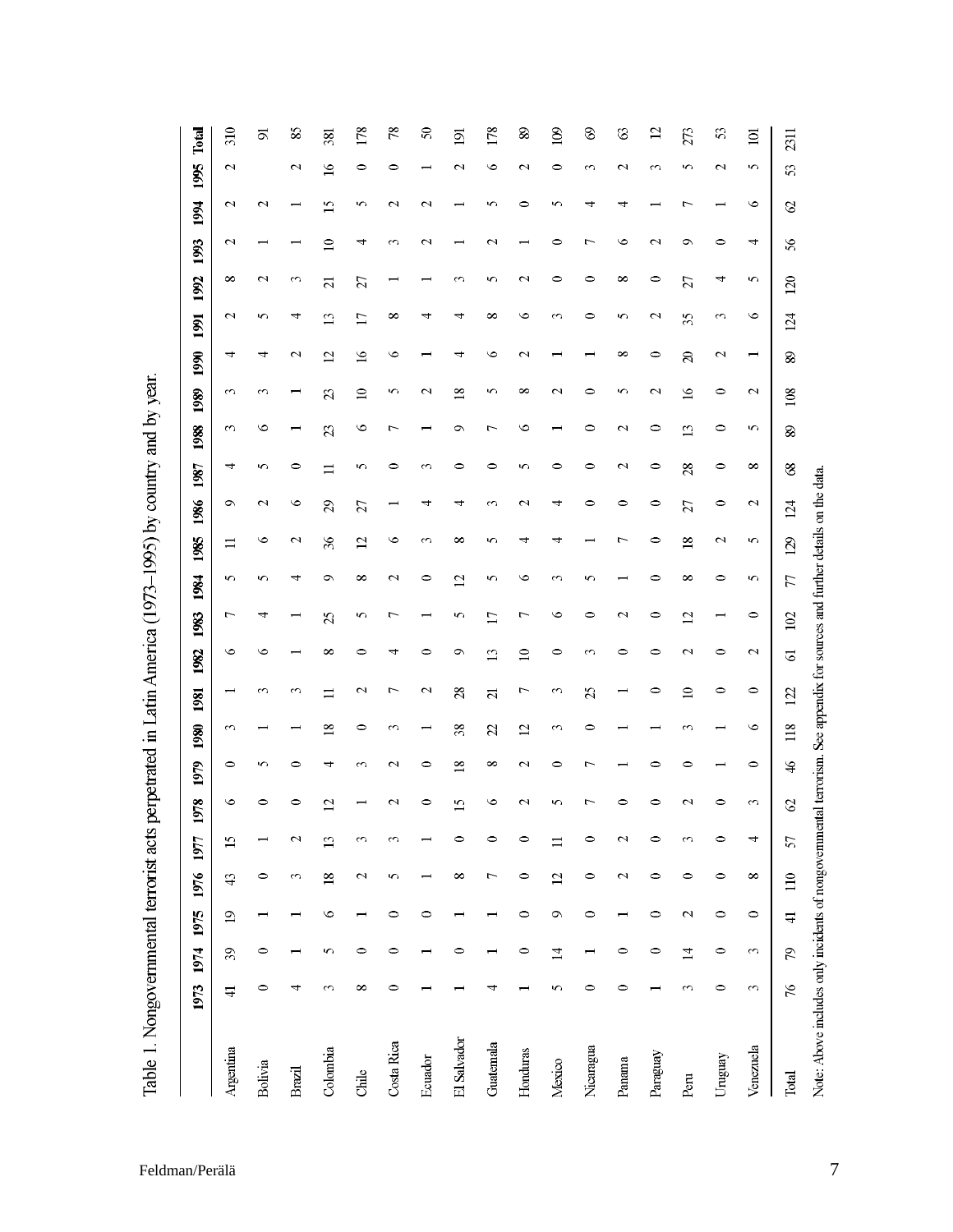Between 1989 and 1992, terrorism rose sharply in Chile reaching the highest point since the mid-1980s. This was the result of an offensive carried out by the FPMR and the newly created *Brigada Juvenil Lautaro* (BJL) (Lautaro Juvenile Brigade), which conducted robberies, bombings, and attacks principally against US targets. Since 1993, however, terrorist activity has been declining steadily. In bordering Peru, terrorism has maintained a progressive trend since 1980. This tendency was reversed in 1992 when Peruvian security forces arrested Abimael Guzmán, the leader of SL, along with other prominent members of this Maoist organization. After Guzman's capture, the remaining militants of SL submerged in an attempt to restructure the organization. After more than two years of standstill, during which SL reorganized nearly from scratch, in 1995, the group relaunched violent attacks from its new stronghold in the Peruvian eastern jungle departments of Junín, Huanuco, Ucayali, Pasco, and San Martín. Operations were carried out under the new leadership of Commandant Feliciano. Late last year, however, Peruvian security forces hit SL again when they arrested Feliciano along with five female comrades of the organization (Scott-Palmer 1996, 250–306; The Economist 1997, 34; CARETAS 1999, 10–16).

In Colombia, terrorist activity has witnessed a sharp rise during the 1990s. ELN and to a lesser extent FARC and EPL have carried out terrorist attacks (particularly bombings and kidnappings) against state and foreign companies'infrastructure and personnel. This trend has been reinforced by the actions of other less influential armed groups that have also engaged in terrorist activities.<sup>13</sup> Currently, Colombia registers the highest level of terrorist activity in the region (Parry 1976, 295–96; Radu 1984, 84, 29–30; Laqueur 1987, 168, 251; Carrigan 1995, 6–10; Le Monde Diplomatique 1996, 8–9; Human Rights Watch 1998, 3–22; Lair 1999, 72).

Venezuela has also seen a peak in terrorism mainly as a result of the operations of different branches of the Colombian guerrillas, particularly FARC and ELN. Incidents have been concentrated along the border region in the Zulia department, where the guerrillas have bombed and attacked both civilian and military targets (Le Monde Diplomatique 1996, 8–9; Mickolus and Simmons 1997). $14$ 

Panama has witnessed an unusual terrorist wave in the 1990s, particularly after the 1989 US invasion. Terrorist acts there seem to have been related to nationalistic sectors alienated by the US presence. Furthermore, as in the case of Venezuela, the infiltration of the Colombian guerrilla into Panamanian territory, especially along the southern Darién border zone, has boosted terrorist activity. Additionally, Panama has suffered terrorist attacks against Jewish targets (Mickolus and Simmons 1997).

Cuba has also registered an unexpected increase in terrorist activity in the 1990s. After having been nearly free from terrorist activity during the Cold War, a wave of bombing attacks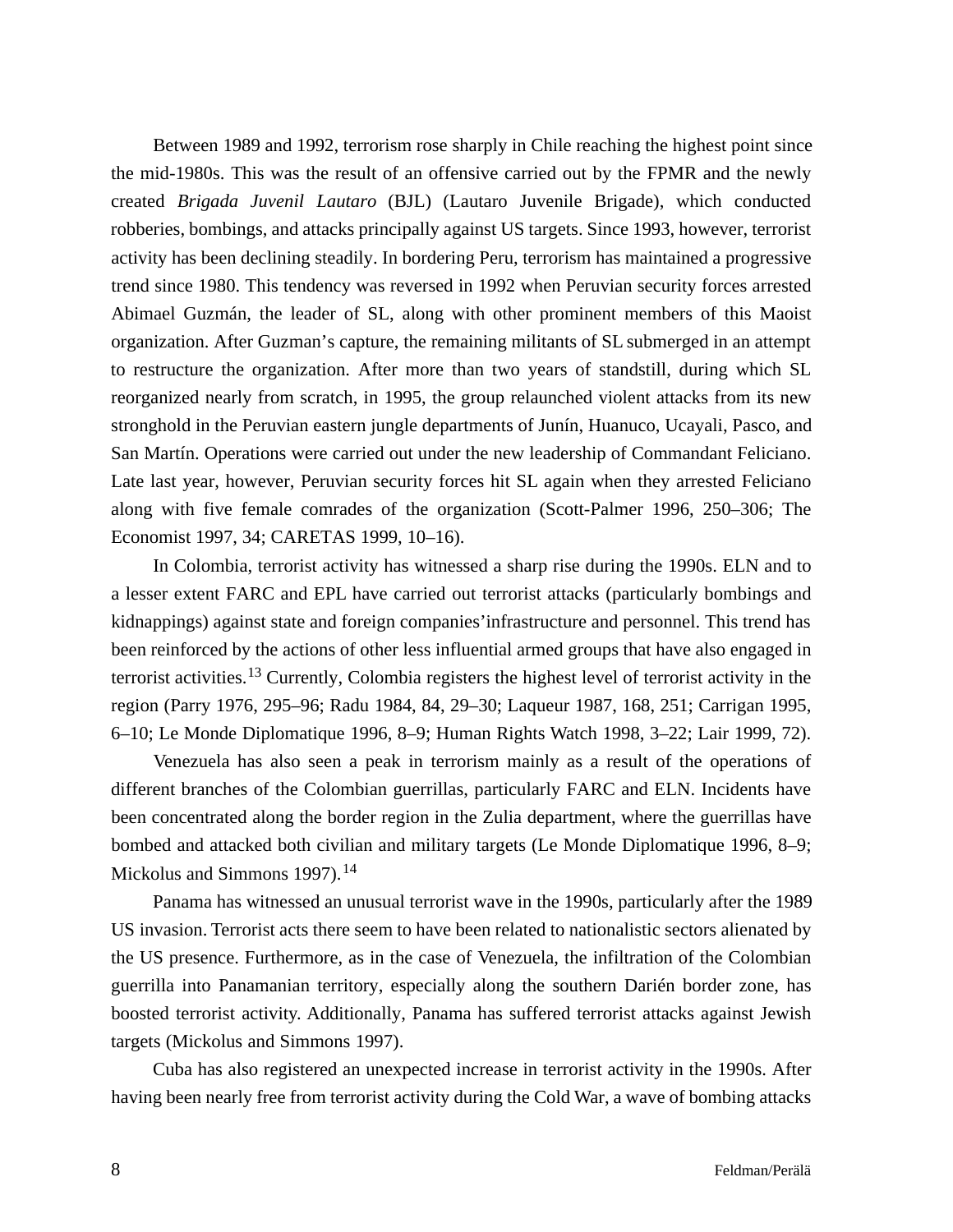on tourist locations has hit the island. Most of the attacks have not been claimed by any terrorist organization, however, the Cuban government has claimed that these incidents are the result of the operations of rightwing Cuban groups based in Miami (Rother 1997, 6).

## **Motivations for Terrorism**

Interpretations about the determinants behind terrorism are multiple. Terrorism has generally been associated with socioeconomic conditions such as uneven distribution of wealth among the population. It has also been linked to political conditions including the absence of the rule of law, lack of government legitimacy, and restrictions in civil and political liberties. Furthermore, international geostrategic concerns have also been accounted for as relevant conditions fostering terrorism. Lastly, it has been suggested that terrorism may derive from people's ideological beliefs or psychological deviations.

Charles Kegley distinguishes between two major interpretations regarding the motivations for terrorism. One explanation indicates that terrorism is a consequence of harsh sociopolitical conditions; that is, circumstances which prevent politically oppressed and economically deprived groups from the ability to meet their basic needs, pushing them to engage in ultraviolent measures to protest and eventually to seek to change conditions they find unbearable (1990, 99–100). According to Kegley's second interpretation, terrorism is a political activity defined by the intentions and tactics of those who perpetrate it. Terrorism, in this view, is disconnected from excessively painful socioeconomic circumstances and results rather from individuals'decision to build a campaign of violence outside the accepted rules of warfare. These violent actions are perpetrated by people without principles who rationalize the destruction of innocent individuals and noncombatants as a means to achieve their political goals, whatever they may be (Kegley 1990, 99–100).

Some authors endorse Kegley's first interpretation. Moorhead Kennedy argues that terrorism is caused principally by poverty and misery, which is bred by exploitation and repression (1986, 5–9). Along similar lines, Martha Crenshaw claims that terrorism follows from the existence of grievances among certain sectors of society, particularly radical intellectuals, who, widely dissatisfied with sociopolitical conditions, initiate an armed struggle against the state. Symbolically, these groups' violent actions are an expression of the general population's dissatisfaction with social and economic conditions (1990, 115–24).<sup>15</sup>

Other scholars believe that the causes of terrorism lie elsewhere. Following Huntington's modernization argument, Douglas Bwy suggests that terrorism results from economic disturbances and instability that characterize modernizing societies (1968, 20–21, 56). Stephen Segaller, in turn, endorses a nationalistic argument; he asserts that terrorism derives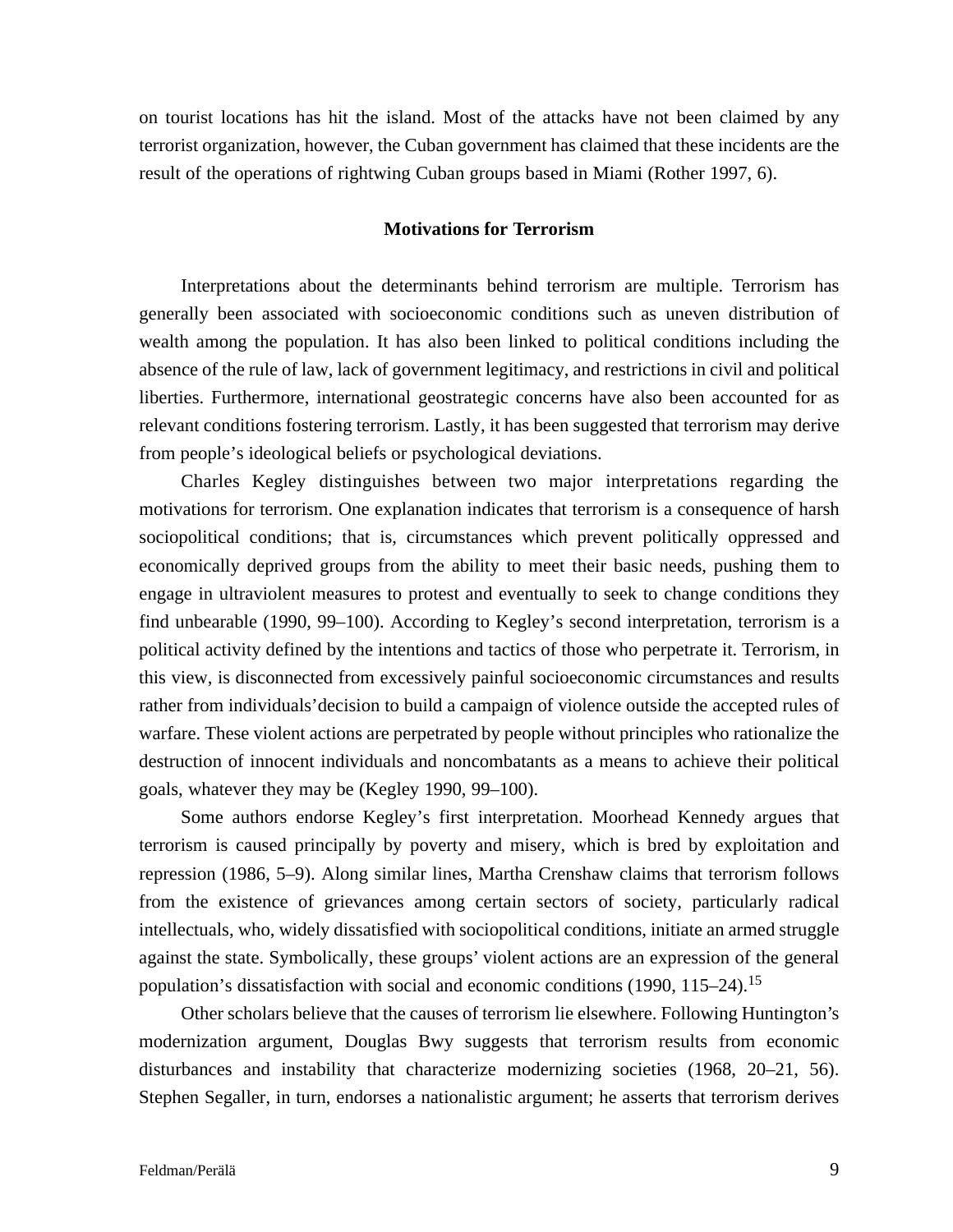from local or regional patterns depending on separatist movements (e.g., the Basques in Spain or the Tamils in Sri Lanka) or on the nature of ethnic struggles (e.g., the Palestinian or the Kurd independence movements) (1987, 102–03). As mentioned, interpreting terrorism as the consequence of geostrategic rivalry between the superpowers was common during the Cold War years. According to this view, the Soviet Union supported international terrorism to stir up trouble in Western democracies or prowestern nations in order to destabilize and weaken the United States and its allies. This strategy came as a reaction to the failure of traditional Soviet policies aimed at undermining its Western enemies: as the Soviet Union realized it was losing support within labor unions and leftwing parties in the West, it agreed to support leftist guerrilla groups and terrorist organizations because it realized they could become useful allies. As a counter reaction to the Soviet strategy, the US endorsed the activities of rightwing extremist organizations across the Third World in an attempt to contain the expansion of communism (Luttwak 1983, 63–64).

Psychological interpretations about terrorism have been the source of great debate. Numerous references have been made to pathological behavior or mental disorder to explain why individuals engage in terrorism (i.e., that terrorists are neurotically hostile or paranoiac stress seekers). In this regard, several studies have been conducted to investigate the personality of terrorists in order to test if common psychological patterns could be established among them. In the former West Germany numerous psychiatric studies were carried on the captured members of *Rote Armee Fraktion* (RAF-Baader-Meinhof) (Red Armed Fraction). Pretrial examinations of German terrorists showed that some of them, including the leaders of the RAF, Ulrike Meinhof and Andreas Baader, showed signs of mental disorder. Other members of the organization, however, presented no symptoms of psychosis or neurosis. Likewise, no abnormal tendencies could be found among the Italian *Brigate Rosse* (BR) (Red Brigades) terrorists who operated during the same period. Investigations relying on the psychological aspects of terrorist personalities have not proven useful in shedding light on the motives leading people to engage in terrorism. In spite of the shocking strategies terrorists employ, no evidence has been found to indicate that those having a certain type of personality (or a mental disorder) have a higher propensity to engage in this kind of violence. Likewise, studies have demonstrated that terrorists came from quite different socioeconomic and familiar *milieus* (e.g., affluent and poor; well-constituted and ill-constituted families) (Stohl 1988, 11; Laqueur 1987, 160–62; Crenshaw 1990, 120–21).

Furthermore, terrorism has been interpreted as a phenomenon derived from a cluster of causes. Kegley maintains that terrorism results from a combination of internal factors such as societal characteristics, culture, and governmental decisions with external conditions like the dynamics in the international system (1990, 97–98). Along similar lines, Rubinstein argues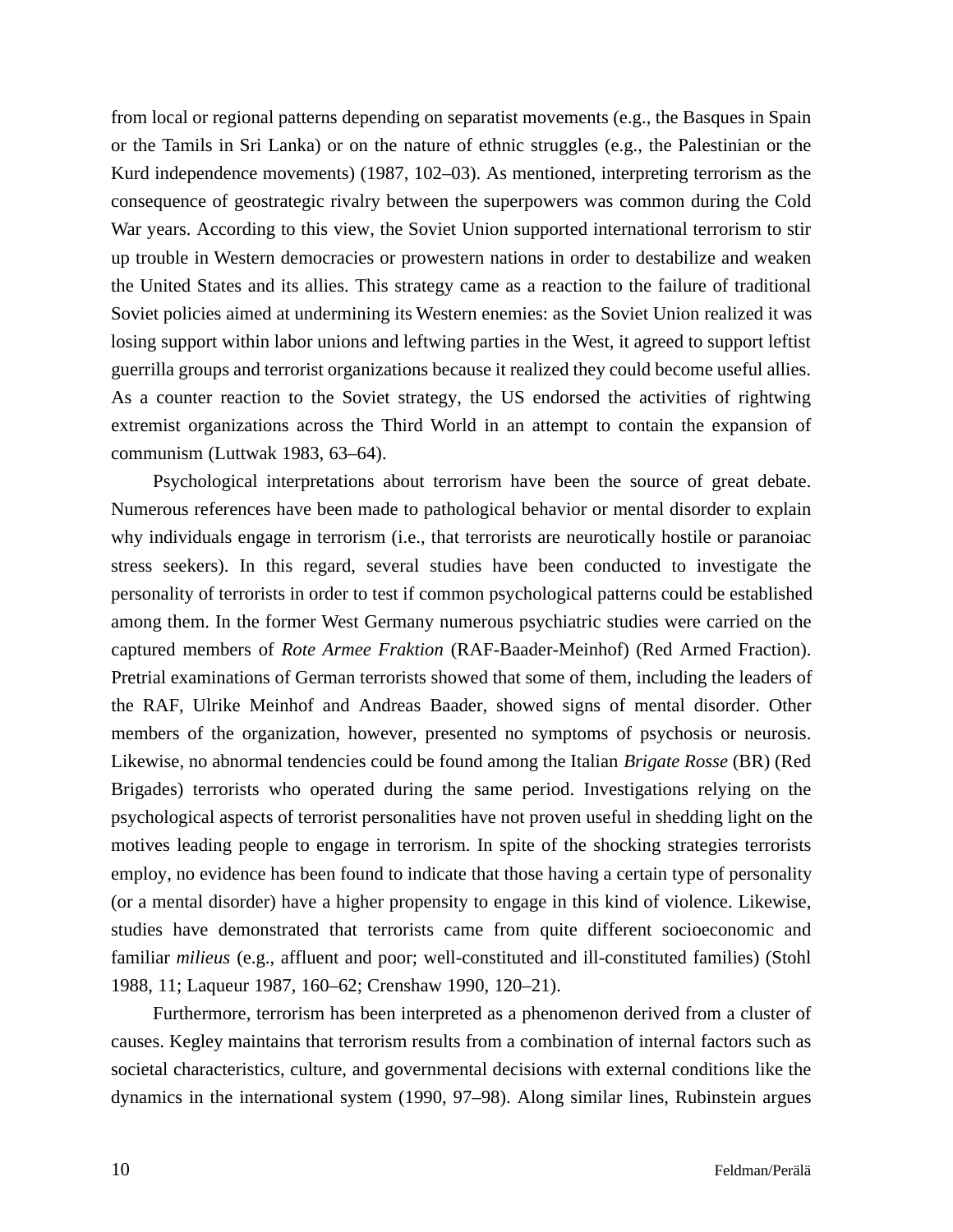that the real causes of terrorism are situational and that they correspond to "the constellation of economic, political, and psychological factors that have the effect in a particular society, of inciting young people to engage in conspirational violence" (1990, 103).

The literature on terrorism in Latin America coincides with the general arguments espoused with respect to the causes provoking this type of political violence. According to most authors, terrorism in Latin America has been caused by a combination of factors. Ernest Halperin asserts that terrorism in this region has been "a vigorous reaction against economic stagnation and social putrefaction by the most energetic members of the administrative class, a bid for absolute power in order to give another class the challenging task of totally transforming society" (1976, 37). Eleonora Ceboratev and Jorge Nef hold that Latin American terrorism has been a consequence of societal structural violence (1989, 76–88). By this they refer to economic dislocation as well as political and social restrictions that undermine citizens' rights. In addition, they maintain that repression and state abuse is a particularly powerful factor accounting for the rise of terrorism in the region (Ceboratev and Nef 1989, 76–88).

George Lopez maintains that terrorism in Latin America derives from three main sources: the deteriorating economic situation of some nations as well as the sociopolitical structures of government, powerful ideological forces, and the violent tendencies and uncompromising nature of Latin American politics (1988, 501–05). According to Peter Waldmann, there are four causes prompting terrorism in Latin America: conflicts derived from the economic structure of the region where economic grievances (e.g., struggles for land, endemic agricultural crises, unemployment, and low wages) have not lost their importance and explosive character; racial and social conflicts between classes; the fact that the population does not believe in the Weberian assumption that the monopoly of violence belongs to the state: citizens as well as institutions (e.g., landlords, unions, students, peasants, and especially the Armed Forces) assume they have the right to defend themselves from injustice, even resorting to violence; and restricted political and civil liberties derived from dictatorships or systems in which parties have become so entrenched that change is perceived as highly unlikely or simply impossible (e.g., Mexico and Colombia) (1992, 298–99). Lastly, the Cold War has been also mentioned as a factor prompting political violence and terrorism in Latin America (Castañeda 1993, 5).

In sum, this section of the article has examined terrorism from a theoretical perspective, drawing particular attention to the Latin American experience. It has showed that in Latin America terrorism has not necessarily ceased with the demise of the Cold War. It has also indicated that factors such as economic underdevelopment, state repression and abuse, characteristics of political systems, economic dislocation, and sharp inequalities in the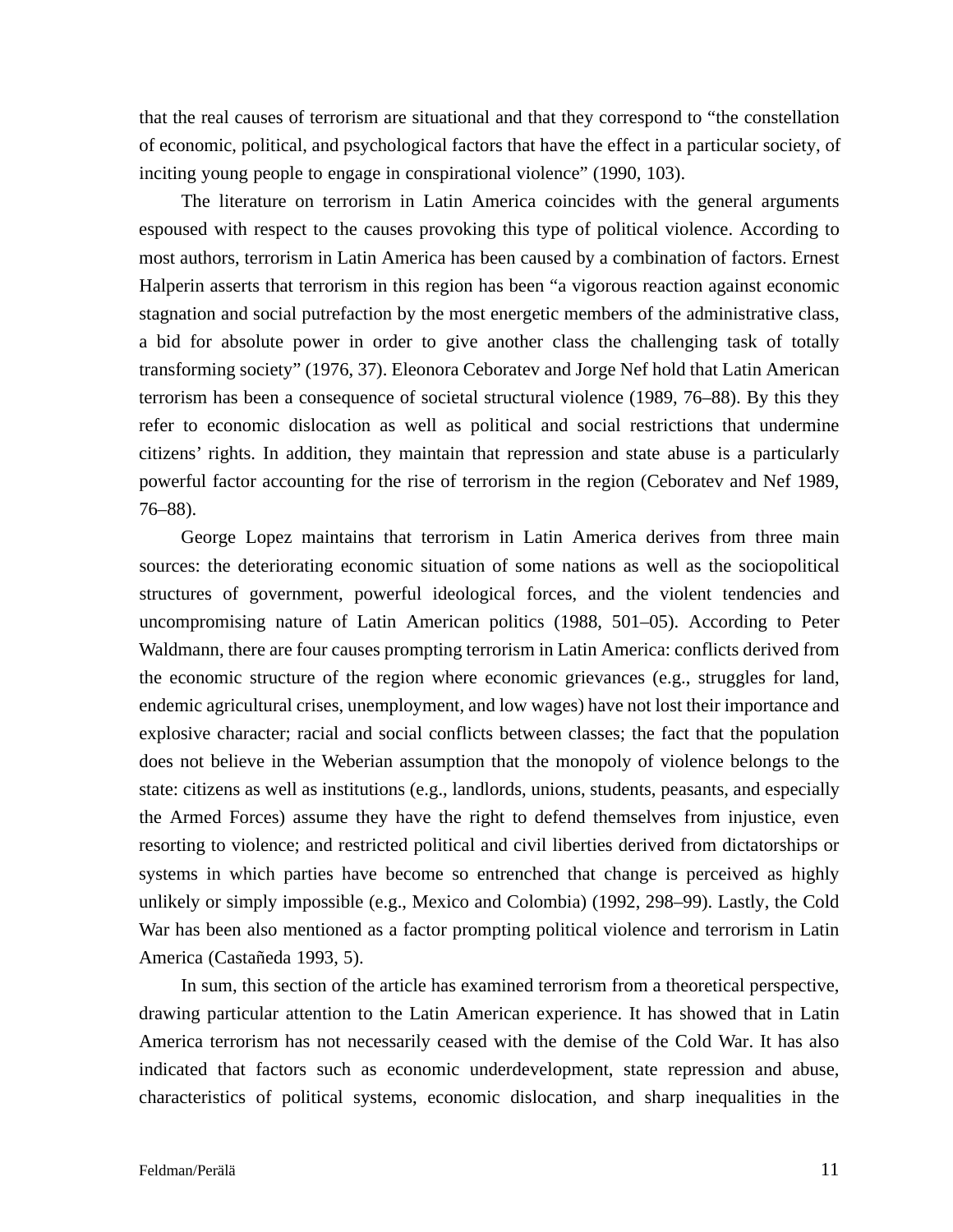distribution of resources among the population have provided an appropriate context for the development of terrorism in this area of the world.

## **Data and Methodology**

The previous section shows that various theoretical explanations account for the underlying causes of terrorism. In order to test the empirical validity these arguments have for the Latin American experience, this section conducts a time series cross section regression analysis. This work uses a regional approach to answer the study question because it reduces the risk of over generalization when studying a complex phenomenon. In spite of their various differences, Latin American nations share many similar features which make this investigation meaningful. These characteristics include: a Pre-Columbian past; Spanish and Portuguese domination that brought about a society in which the mestizo (mixed Iberic-Indian) component prevails; all became republics after achieving independence from the Iberian powers in the nineteenth century; most of them have enjoyed brief periods of political stability in an overall environment of instability; and the presence of uneven distribution of wealth and low levels of per capita income, albeit to different degrees.

Information for the empirical research is gathered for seventeen Latin American countries: Argentina, Bolivia, Brazil, Chile, Colombia, Costa Rica, Ecuador, El Salvador, Guatemala, Honduras, Mexico, Nicaragua, Panama, Paraguay, Peru, Uruguay, and Venezuela.<sup>16</sup> The time frame for the analysis is  $1980-95$ . Data for the dependent variable, nongovernmental terrorist incidents, is presented in table 1. The figures are extracted from Edward Mickolus' *Terrorism: A Chronology of Events*, a comprehensive study accounting for all reported and unclassified terrorist acts perpetrated between 1965–95 and seemingly the most exhaustive description of international terrorism yet published (Mickolus 1980, Mickolus, Murdock, and Sandler 1984; Mickolus 1989; Mickolus 1993; Mickolus and Simmons 1997). In his account of terrorist incidents, Mickolus includes acts such as kidnappings, bombings, armed attacks, assassinations, and aerial hijacking among others.<sup>17</sup> In order to match the requirements of this study on nongovernmental terrorism in Latin America, several acts reported by Mickolus and his colleagues in their work are not included. State terrorism, mob violence, and embassy seizures of pacifist nature are left aside. Furthermore, drug-trafficking related terrorist incidents are also excluded.<sup>18</sup> Conversely, incidents carried out by extra continental organizations are incorporated if police investigations discovered that local groups had contributed either through logistic support or by direct involvement in the perpetration of these acts.<sup>19</sup> Incidents in which the arrest of terrorists led to violence are also included in the sample. $20$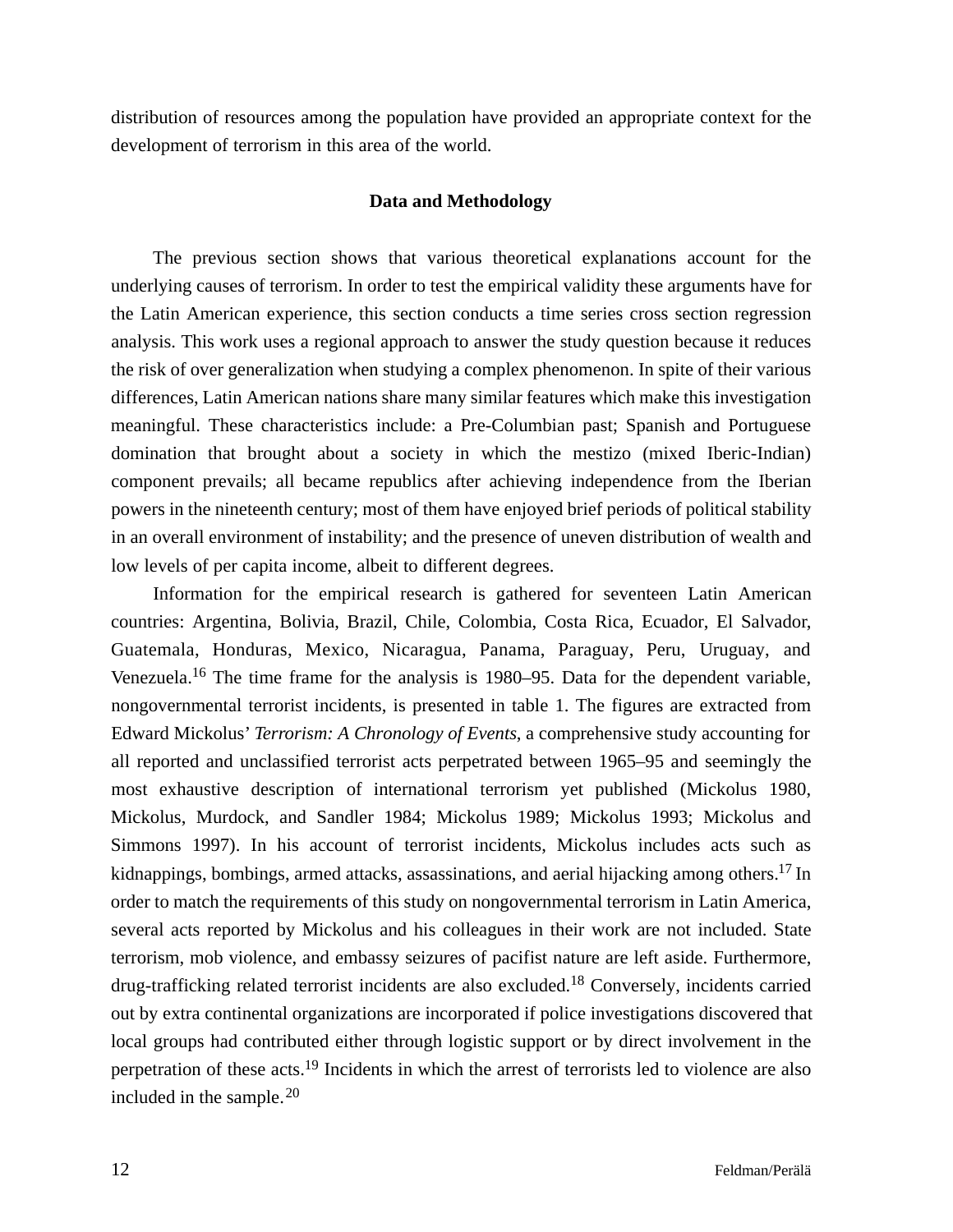The theoretical literature review highlighted five major causes for terrorism in the Latin American context. These conditions are empirically tested to determine their validity. The first independent variable tested is economic performance. Theoretical research suggests terrorism to be associated with widespread dissatisfaction with socioeconomic conditions (Bwy 1968, 20–21, 56; Kegley 1990, 99; Crenshaw 1990, 115–24). Some studies argue that periods of low growth rates are more likely to produce political violence (Bwy 1968, 22; Mueller and Weede 1990, 648). Research also reports the destabilizing effect that high levels of inflation may have upon social order (Auvinen 1997, 178). A recent investigation, furthermore, has set forth an argument indicating that the frustrating, anger-engendering and distress-inducing potential of unemployment is associated with an increase in community violence (Catalano, Novaco, and McConnell 1997, 1440). To test the validity of these socioeconomic arguments, indicators of economic performance such as unemployment, growth, and inflation are included in the regression analysis.<sup>21</sup>

Structural economic inequality is tested as a second independent variable. The literature argues that terrorism results from a vigorous reaction on behalf of certain members of society who frustrated by unendurable socioeconomic conditions, particularly social injustice, decide to engage in this kind of violent activity (Halperin 1976, 37; Laqueur 1987, 159; Lopez 1988, 501–505; Waldmann 1992, 298). Distribution of income, as measured by GINI coefficient, is selected as a proxy for structural economic inequality. $22$ 

The third independent variable tested in this study is the nature of political systems. The literature argues that terrorism is more likely to be present in systems restricting citizens' political and civic liberties. Authors indicate that political systems which deprive the population of adequate institutional mechanisms to express and channel their demands may well contribute to increased frustration and thus induce recalcitrant sectors of society to resort to terrorism (Ceboratev and Nef 1989, 76–88; Kegley 1990, 99–100; Crenshaw 1990, 115–24; Waldmann 1992, 289–90). The literature, however, argues also that terrorism does not develop under highly repressive regimes (e.g., totalitarian systems). According to Mueller and Weede, political violence such as terrorism is more likely to be adopted as an opposition strategy in semirepressive political settings, in which resource mobilization is possible while pacifist objection does not provide results (1990, 627). In other words, terrorism needs a relatively permeable system in which information flows and state surveillance is not absolute (Laqueur 1987, 171; Martin 1990, 158–162). In order to test the validity of this line of argument the Freedom House annual scale of civil and political rights is used to proxy the nature of political systems.

Level of state repression and abuse is the fourth independent variable examined in this research. Ceboratev and Nef argue that repression and abuse against civilians is a main factor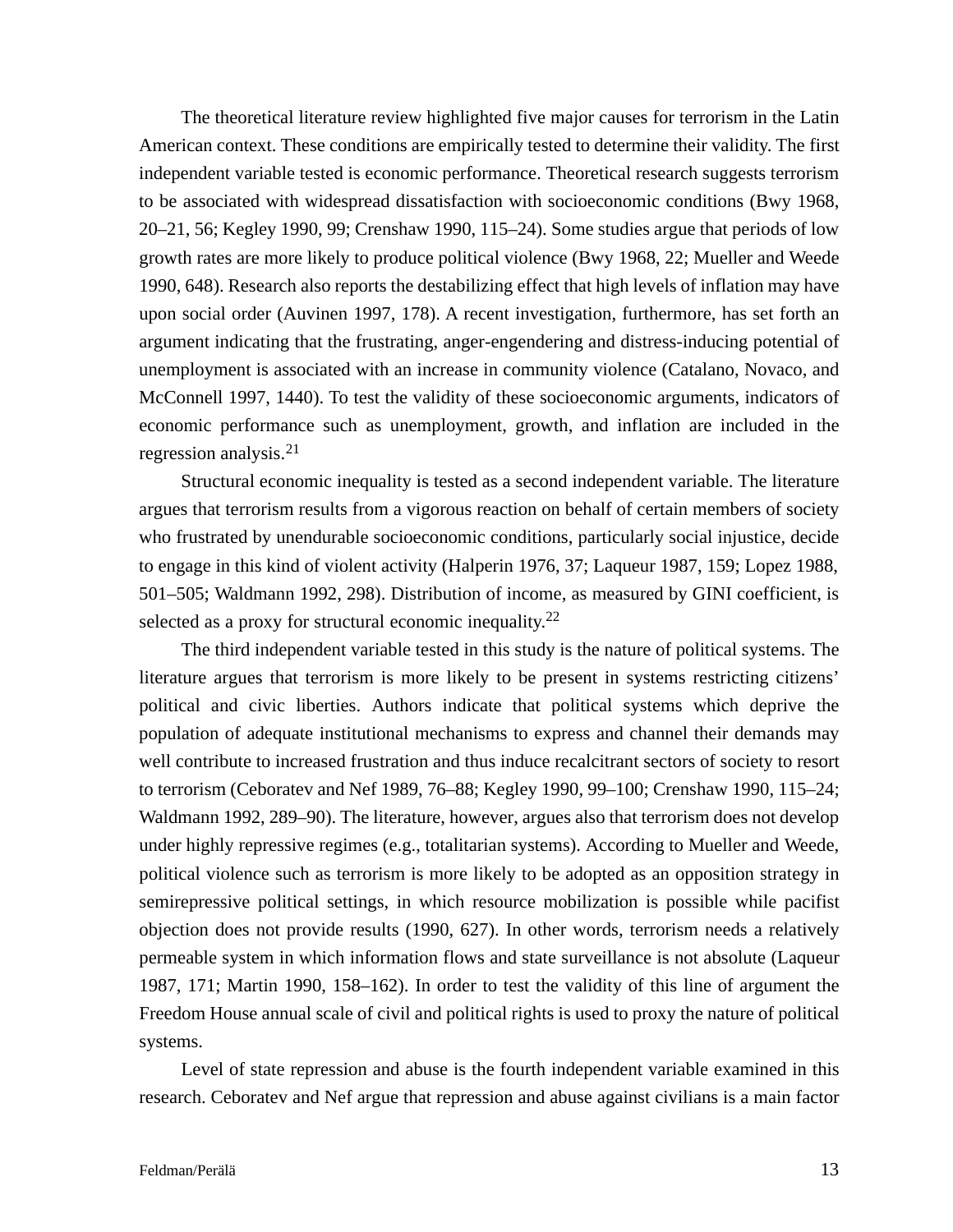fueling terrorism. Along similar lines, Duff and McCamant indicate that, in the case of Latin America, the perpetration of political violence, including terrorism, has been justified as a legitimate form of resistance against abusive regimes (1976, 129). In Peru, Colombia, El Salvador, Chile, Nicaragua, and Guatemala, groups that have engaged in terrorism have claimed that they resort to extreme means as a way to struggle against oppressive states which repeatedly abuse citizens' rights, especially those of the underprivileged. The human rights record of a given country is proxied by the Purdue Political Terror Scale and is employed to test the validity of the arguments relating state abuse to the incidence of nongovernmental terrorism in Latin America.<sup>23</sup>

The fifth and last independent variable tested in this work is the previous incidence of terrorism. Terrorists operate in an underground world in which they need to overcome many logistical problems (e.g., recruitment, funding, and security) in order to mount their clandestine operations. Even more than common criminals, to operate, terrorists need strict security measures that prevent the infiltration by security forces (Crenshaw 1995, 4–7). They require thus a relatively long period of time to develop and secure their operations. Following Crenshaw's point, it is assumed here that terrorism tends to be more prevalent in scenarios where terrorist groups have been active for a longer period of time. In places where terrorist groups have been partially contained by the actions of security forces, terrorist activities need several months, even years to reorganize and resurface.<sup>24</sup>

Furthermore, Enders and Sandler have pointed out that terrorism tends to be characterized by cycles of violence (1999, 165–66). These authors indicate that terrorist cycles are provoked by two factors: on the one hand, successful terrorist operations may stimulate copycat attacks by other groups thus reinforcing a spiral of violence (i.e., contagion effect); on the other, terrorist organizations need to submerge into anonymity after a period of high activity (Enders and Sandler 1999, 165–66). Enders and Sandler argue that after a period of high profile terrorist acts, public opinion pressures governments to do something to curb terror. As a result of this pressure after major terrorist incidents, states tend to temporarily step up their efforts to thwart terrorist activities. Terrorists are aware of this phenomenon and thus ease off their activities in order to avoid being neutralized by security forces (Enders and Sandler 1999, 155–56). In order to measure whether past terrorist activity may influence the incidence of terrorism in the present period, a one year lagged variable is used as an indicator.

To summarize, the influences on nongovernmental terrorism in Latin America can be represented in the following equation form:

Where *t* denotes nongovernmental terrorism; e stands for economic performance, *p*, *h*, and *si* indicate political system, state's human rights violations and structural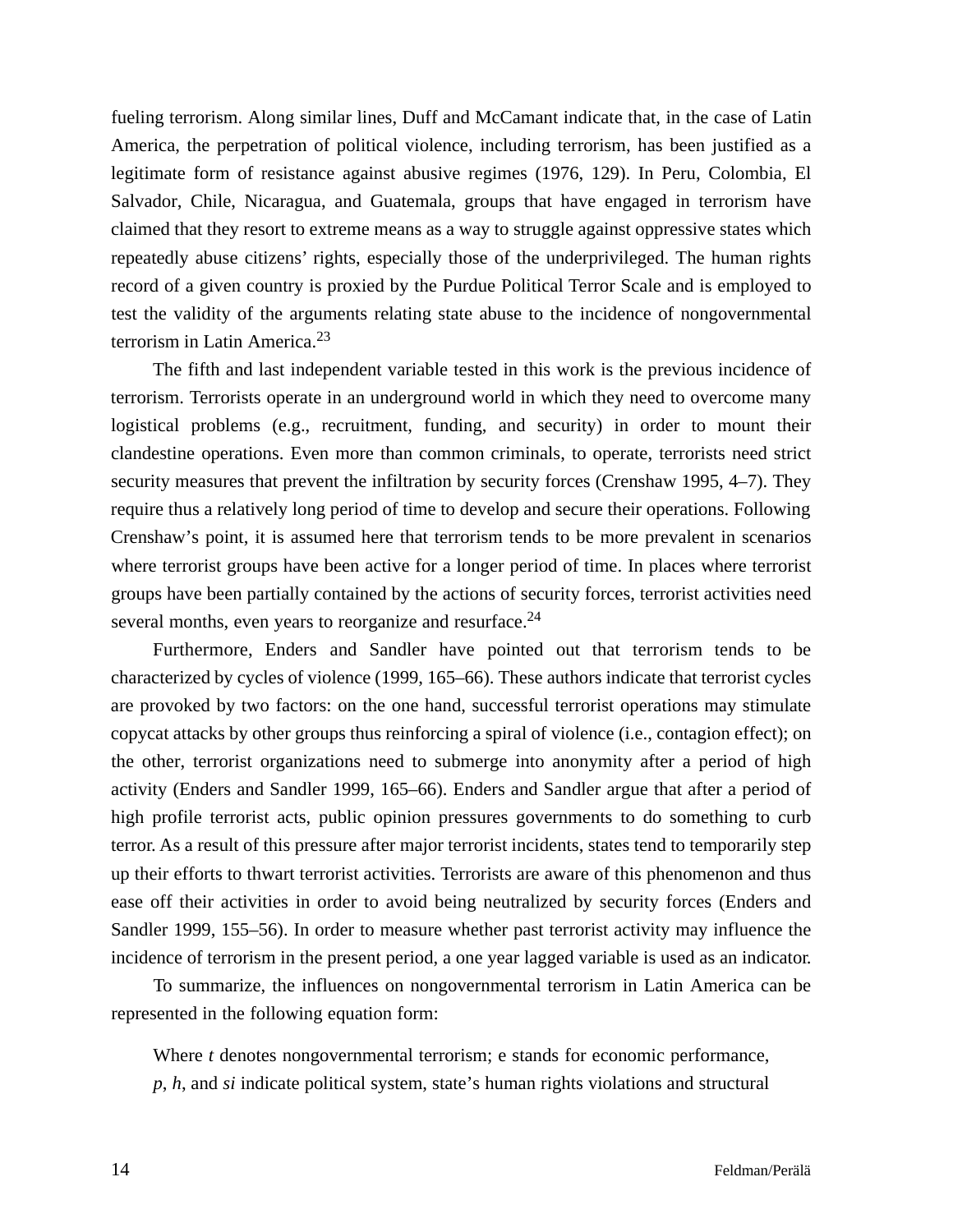economic inequality, respectively, and lastly  $t_{t-1}$  denotes past terrorism. The above formulation is tested through pooled time series cross section analysis (tscs), using a fixed effects approach, which is also known as the dummy variable model. The model adjusts for country specific influences by relying upon the assumption that distinct constant terms estimated for each cross section unit captures these differences (Greene 2000, 560). However, given the limited time series information on the GINI coefficient, an ordinary least squares (OLS) regression analysis is conducted in order to assess the validy of arguments linking terrorism to structural economic inequality. In this portion of the analysis, periodic averages are used for the dependent variable as well as for each independent variable.

In the time series cross section analysis, one year lagged permutations are used for all independent variables. This reflects the assumption that the effect of these variables on terrorism is not immediate, but that it rather takes time to unfold. As mentioned in the literature, terrorist organizations require a certain period of time to organize their clandestine operations (Crenshaw 1995, 4–7). Bivariate correlation analysis is conducted in order to control for potential sources of multicollinearity. <sup>25</sup> Various permutations of the independent variables are tested in order to conduct a comprehensive analysis as well as to test for the robustness of the results. However, in cases where multicollinearity is present, only one proxy for a given independent variable category is included in the specification of the regression equation. The Durbin-Watson test is used to detect possible autocorrelation, while the White heteroskedasticity-consistent standard errors are calculated to control for possible heteroskedasticity. To further check for the validity of the results, any possible outliers are removed from the sample; that is, to assure the robustness of the results, a few countries that prove to be either significantly above or below the mean in their values for the dependent variable are removed one at a time from the sample.<sup>26</sup>

#### **Findings and Analysis**

The most significant empirical results are reported in table 2. The theoretical model shows a fairly robust explanatory power. The adjusted R-square for various permutations of the time series cross section model remains 0.50 or above, indicating that it is capable of explaining more than half of the variance of the dependent variable (terrorist incidents). In addition, regression analysis confirms there is a statistically significant association between three independent variable categories and the amount of terrorism.

First, the human rights record shows a consistently negative and significant association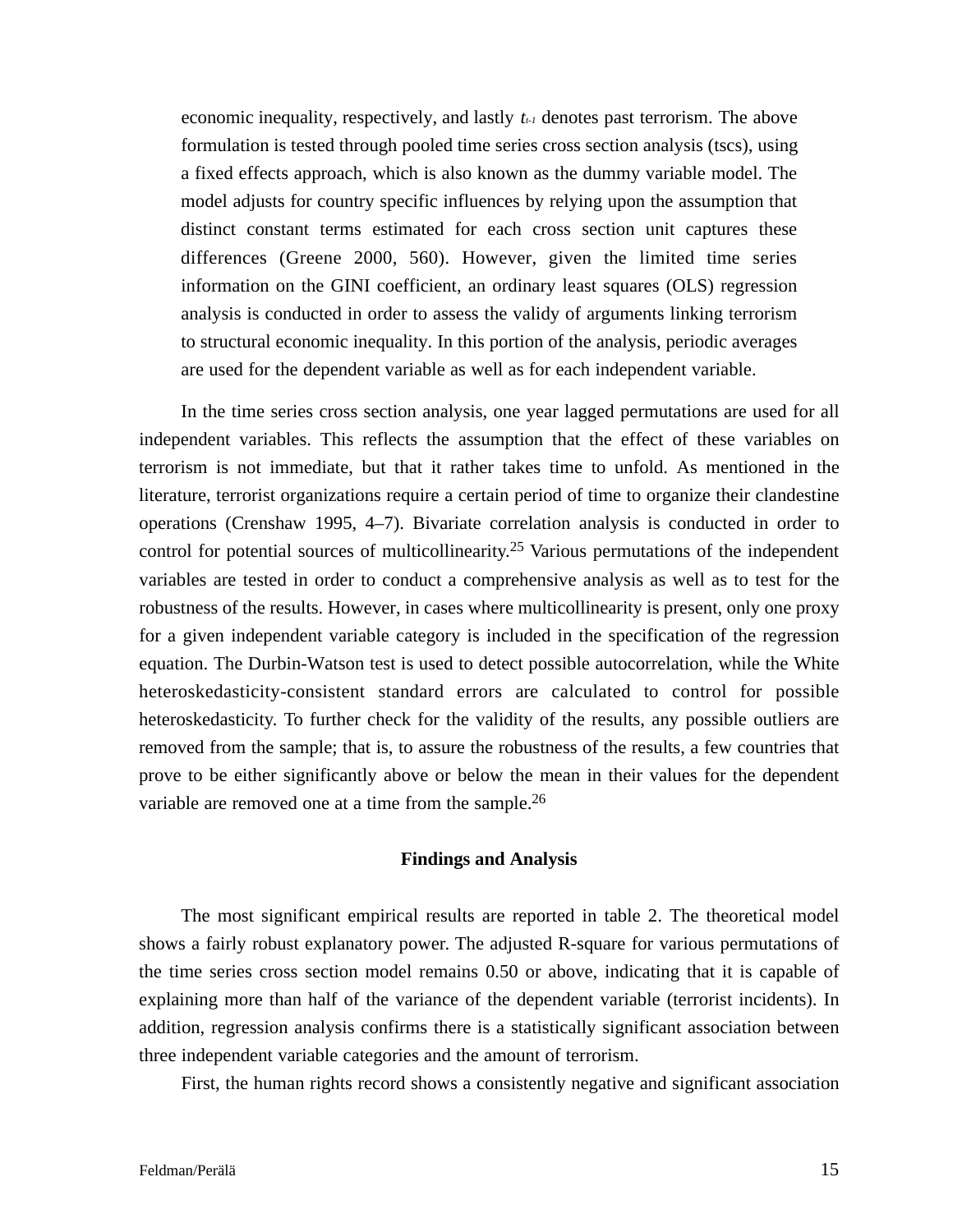| Model:                 |           | nongovernmental terrorism                                   |                         |                     |                                                                  |                      |                     |                                   |                                      |                                                                   |
|------------------------|-----------|-------------------------------------------------------------|-------------------------|---------------------|------------------------------------------------------------------|----------------------|---------------------|-----------------------------------|--------------------------------------|-------------------------------------------------------------------|
|                        | tses      | tscs                                                        | tscs                    | tscs                | tses                                                             | <b>iscs</b>          | tscs                | <b>iscs</b>                       | tsos                                 | ds                                                                |
| Regression:            | $\ominus$ | $\odot$                                                     | $\widehat{\odot}$       | $\bigoplus$         | $\odot$                                                          | $\odot$              | $\odot$             | $\circledast$                     | $\circledcirc$                       | $\odot$                                                           |
| Independent variables: |           |                                                             |                         |                     |                                                                  |                      |                     |                                   |                                      |                                                                   |
| Economic performance   |           |                                                             |                         |                     |                                                                  |                      |                     |                                   |                                      |                                                                   |
| Unemployment           | 0.169     |                                                             | $0.140\,$               |                     |                                                                  |                      |                     | 0.039                             |                                      |                                                                   |
|                        | (0.367)   |                                                             | (0.388)                 |                     |                                                                  |                      |                     | (0.440)                           | (0.052)                              | $\frac{1200}{(0.65)}$                                             |
| Inflation              | $0.001$   |                                                             | $0.001\,$               |                     | $\begin{array}{c} 0.153 \\ 0.369) \\ 0.001 \\ 0.001 \end{array}$ |                      |                     | $0.001\,$                         |                                      |                                                                   |
|                        | (0.001)   |                                                             | $(0.001)$               |                     |                                                                  |                      |                     | (0.001)                           |                                      | (0.003)                                                           |
| Growth (annual)        |           | $\circledS$<br>$\geq$<br>$\overline{0}$ .<br>$\overline{0}$ |                         | (0.158)<br>$-0.085$ |                                                                  | (0.181)<br>$0.113\,$ | $-0.106$<br>(0.202) |                                   |                                      |                                                                   |
| Political system       |           |                                                             |                         |                     |                                                                  |                      |                     |                                   |                                      |                                                                   |
| Political rights       | $0.098*$  | $0.093*$                                                    |                         |                     |                                                                  |                      |                     |                                   |                                      |                                                                   |
|                        | (0.051)   |                                                             |                         |                     |                                                                  |                      |                     |                                   |                                      |                                                                   |
| Civil liberties        |           |                                                             | $\binom{0.051}{0.121*}$ | $0.140**$           | $0.126*$                                                         |                      |                     |                                   |                                      |                                                                   |
|                        |           |                                                             | (0.065)                 |                     |                                                                  |                      | (0.068)             |                                   |                                      |                                                                   |
| Freedom index          |           |                                                             |                         |                     |                                                                  | $0.131**$            |                     | $0.136*$                          | $0.145***$                           |                                                                   |
|                        |           |                                                             |                         |                     |                                                                  | (0.065)              |                     |                                   |                                      |                                                                   |
| Human rights record    | $-0.095*$ | $103*$<br>$\overline{\phantom{0}}$                          | $-0.098**$              | $-0.120**$          | $(0.059)$<br>$0.125**$<br>$(0.063)$<br>$-0.103*$<br>$(0.056)$    | $0.117*$<br>(0.065)  | $-0.121**$          | $(0.075)$<br>0.118**<br>$(0.061)$ | $(0.071)$<br>$-0.128**$<br>$(0.063)$ | $\begin{array}{c} 0.171 \\ 0.144) \\ 0.614 \\ 0.212) \end{array}$ |
|                        | (0.056)   | (0.057)                                                     | (0.051)                 | (0.051)             |                                                                  |                      | (0.055)             |                                   |                                      |                                                                   |
| Structural inequality  |           |                                                             |                         |                     |                                                                  |                      |                     |                                   |                                      | $-0.246$<br>(0.551)                                               |
| Past terrorism         | $0.325**$ | $0.343**$                                                   | $0.325**$               | $0.334**$           | $0.325**$                                                        | $0.341**$            |                     |                                   |                                      |                                                                   |
|                        | (0.114)   |                                                             | (0.114)                 | (0.093)             | $(0.114)$                                                        | (0.060)              |                     |                                   |                                      |                                                                   |
| Ad <sub>r</sub> R2     | 0.57      | $\frac{(3.58)}{0.57}$                                       | 0.57                    | 0.57                | 0.57                                                             | 0.57                 | 0.50                | 052                               | 0.52                                 | 046                                                               |
| No. obs.               | 187       | 203                                                         | $\overline{191}$        | 207                 | 187                                                              | 203                  | 207                 | 187                               | 189                                  | $\Box$                                                            |

Table 2. Regression results for factors unleashing nongovernmental terrorism in Latin America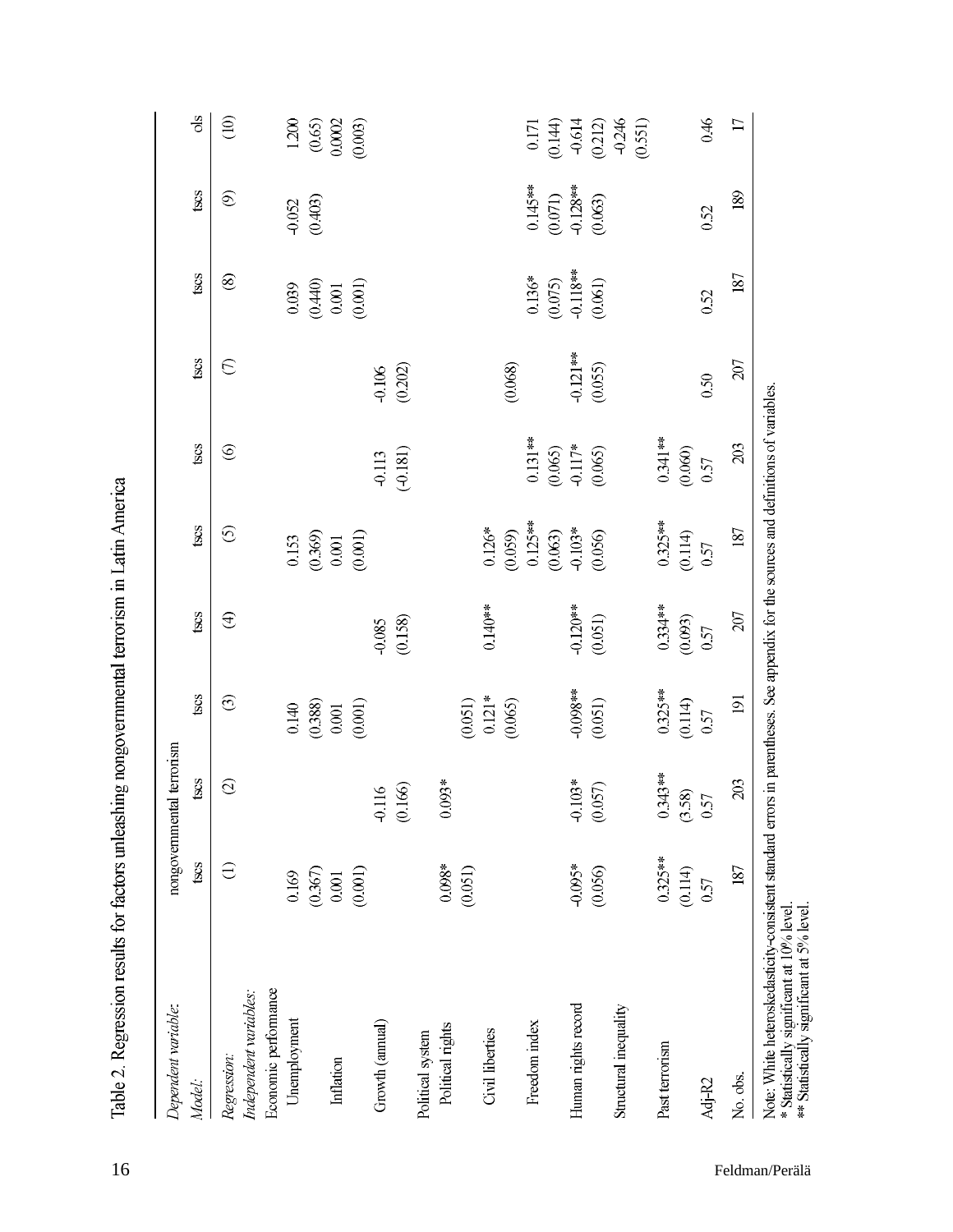with the incidence of terrorism.<sup>27</sup> This implies that a deterioration of a state's human rights record is accompanied by an increase in terrorist incidents one year later. This result indicates that, in the past two decades, terrorism in Latin America has been more likely to occur in settings characterized by state human rights violations. This finding provides empirical confirmation for theoretical arguments linking terrorism to the level of state repression and abuse (e.g., Ceboratev and Nef, 1989; Duff and McCamant, 1976).

Second, the empirical analysis shows that there is a consistent and significant positive association between the occurrence of nongovernmental terrorism and an increase in both the political rights and civil liberties dimensions of the Freedom House scale as well as the Freedom Index constructed by the authors.<sup>28</sup> This result indicates that, as predicted by the literature (e.g., Mueller and Weede 1990), nongovernmental terrorism in Latin America has been more prevalent in regimes characterized by more political and civil liberties as measured by the Freedom House scale.<sup>29</sup>

This finding reflects appropriately the pattern of terrorism in Latin America. Nongovernmental terrorism has been less prevalent under rightwing dictatorships (e.g., Argentina, Chile, and Uruguay in the early 1970s; Paraguay under Stroessner, and Nicaragua under Somoza), institutional dictatorships (e.g., Mexico), or leftwing popular dictatorships (e.g. Cuba and Nicaragua under the Sandinistas). These regimes set up repressive surveillance systems in which security services tightly controlled the political activities of the population and severely restricted information and association liberties. This strategy has proven to be a very effective way to eradicate terrorist organizations. Instead, terrorism has been more prevalent in Latin American countries characterized by electoral liberties such as Colombia, Peru and Venezuela between 1980–92, and Argentina, Bolivia, Chile, Honduras, and Panama, in the late 1980s and early 1990s. The Salvadorian and Guatemalan cases, where nongovernmental terrorism achieved its zenith during the worst moments of military rule, are partial exceptions to this trend. In these cases, however, the eruption of civil war during the tenure of these highly repressive regimes could be a possible explanation accounting for high levels of terrorism during dictatorships.

Third, the analysis shows that the number of terrorist acts perpetrated the year before holds a consistently positive and significant association with the dependent variable. This indicates that the number of terrorist acts at a moment in time in these seventeen Latin American countries is associated with the previous incidence of terrorism. In other words, this result implies that nongovernmental terrorism tends to be higher in scenarios where terrorist groups have held long lasting operations. Consequently, terrorism does not present sharp oscillations from one year to the other and, as Enders and Sandler argue, empirical analysis indicates that terrorism in Latin America tends to surface in cyclical waves. It is possible to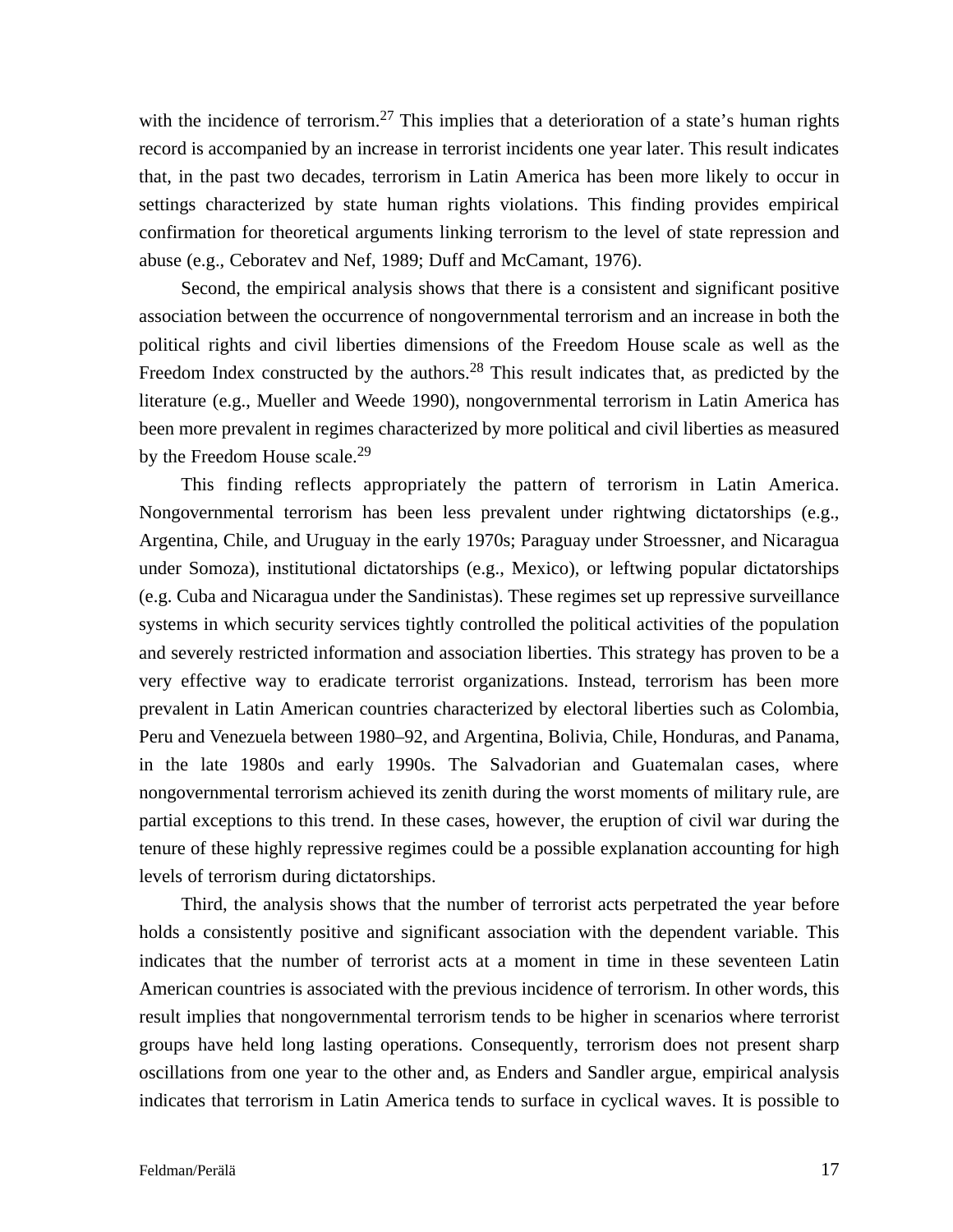see this development in table 1 for the cases of Argentina (1973–77), Chile (1985–92); Costa Rica (1981–83), El Salvador (1978–81); Guatemala (1980–83), Honduras (1981–84), Mexico (1973–78), Peru (1985–92), and Venezuela (1991–95).

Fourth, based on this time series cross section analysis, the economic performance variables consistently display lack of statistical significance in relation to terrorism in Latin America during the 1980–1995 period. The OLS regression results, however, point towards the possible significance of economic performance in prompting terrorist activity as a statistically significant association between unemployment and the incidence of terrorism. Nevertheless, given the limited number of observations and the fact that the indicator does not prove significant in the time series cross section portion of the analysis, no conclusive evidence regarding the relation between economic performance and terrorism can be provided. Furthermore, OLS regression analysis shows that there is no statistically significant association between income distribution and the incidence of terrorist acts.<sup>30</sup> However, as a result of methodological restrictions imposed by the limited data availability, further research is required to rule out or to confirm the importance of economic inequality as well as other economic variables that may exercise upon terrorism.

## **Conclusions**

Throughout the years in which the Cold War dominated the international scenario, Latin America endured repeated waves of terrorist activity. Beginning in the 1970s, urban guerrillas became operative and attempted to overthrow governments in Brazil, Colombia, Peru, Venezuela and the Southern Cone. Terrorist activity continued during the late 1970s and 1980s when new terrorist organizations contested military dictatorships and also attempted to destabilize the governments of redemocratized countries. The end of the Cold War, a conflict which was singled out by many as the principal motive behind terrorism in Latin America, brought hope that terrorist activity would come to an end. This expectation has proved wrong, however, as in the 1990s terrorism has continued affecting the life and well-being of Latin Americans across the region.

This article has empirically reexamined the theoretical arguments presented in the literature on the conditions that have fostered terrorism in Latin America. Empirical findings presented in this work imply that, in the last two decades, nongovernmental terrorism in Latin America has been more prevalent in poorly institutionalized democracies featuring widespread human rights violations.<sup>31</sup> Furthermore, results indicated that terrorism has surfaced in cyclical waves. Empirical testing also indicates that neither factors associated with economic performance nor structural economic inequality display a robust relation to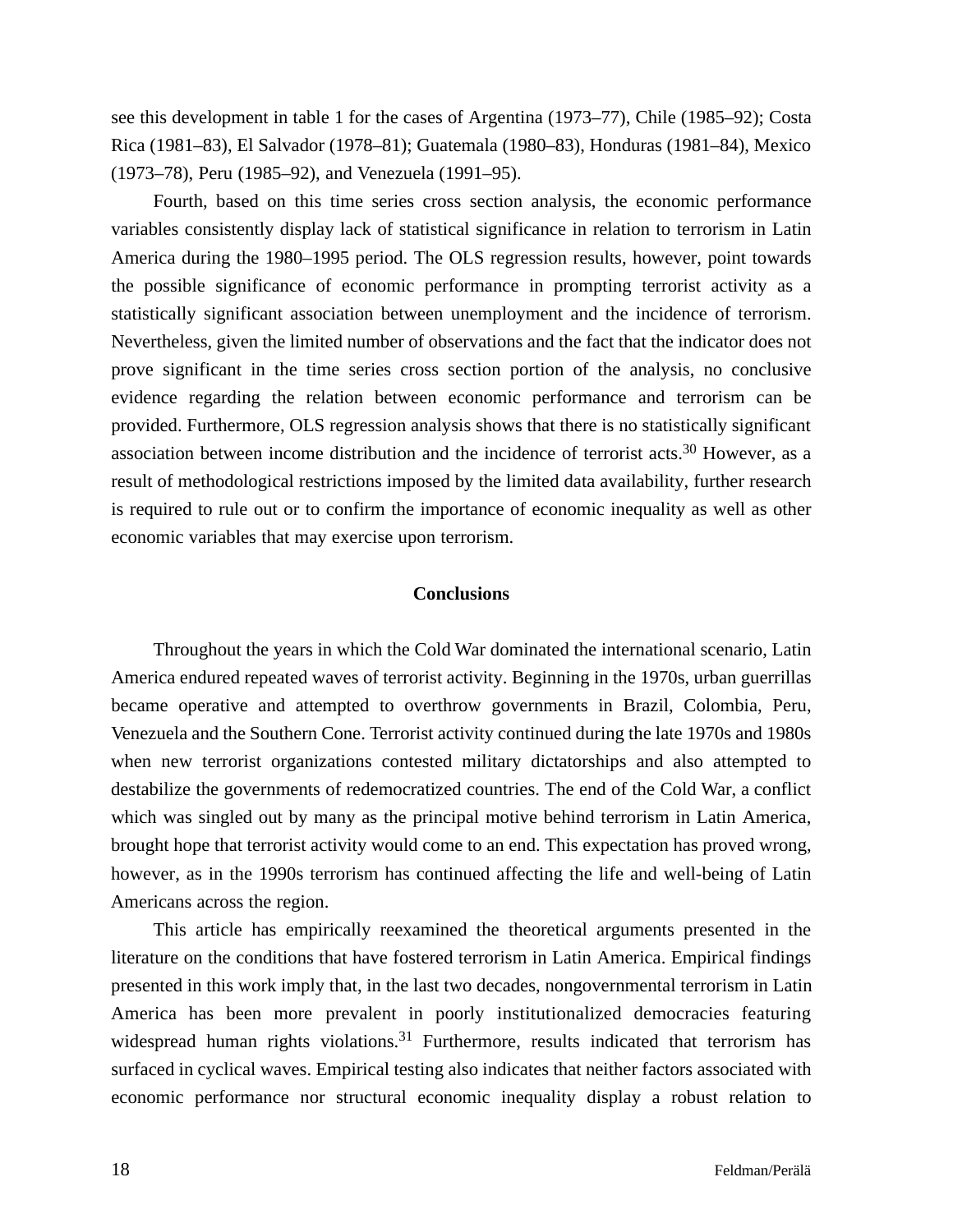nongovernmental terrorist activity in Latin America during the period of analysis.

In spite of the interesting results, certain limitations of this research must be addressed. First, problems arise from the lack of adequate data to conduct empirical research. With regard to the dependent variable, nongovernmental terrorism, although Edward Mickolus' *Chronology on Terrorism* is the best data source so far created, it is only a descriptive account of terrorist acts and thus lacks a rigorous organizational criteria. This forces researchers who use this source as a base for empirical testing to extract the information and adapt it to their own investigative requirements. Such relatively flexible usage of the data, however, has the potential to decrease the comparability of the research results. Another problem concerns the data on human rights violations. Consistent information on human rights violations goes only as far as 1980, thus impeding the extension of the analysis into the 1970s, a decade of active terrorism in Latin America. Furthermore, the criteria this work uses to measure the characteristics of political systems, the Freedom House political and civic liberties scales, is a relatively weak measure of democracy for it only considers the electoral components of it, leaving aside important elements such as the rule of law, people's effective participation, and accountability, among others. Undeniably, the lack of a comprehensive indicator to measure the extent of democracy that goes beyond a minimalist procedural definition conspires against the researcher's capacity to obtain a more accurate picture on the relationship between democracy and terrorism.

Although important, these obstacles should not dishearten researchers to investigate terrorism by employing quantitative techniques. In spite of all its shortcomings, this analysis is encouraging because it provides empirical evidence on the factors prompting terrorism in Latin America that is consistent with theoretical arguments espoused in the literature. Moreover, it also matches the political and societal characteristics of many Latin American countries that have been severely affected by terrorism such as Colombia, El Salvador, Guatemala, Peru, and, most recently, Panama and Venezuela. All these countries are relatively unconsolidated democracies that, as O'Donnell aptly points out, have institutionalized regular elections, yet are characterized by a weak rule of law, widespread state human rights violations, and lack of accountability.

In sum, given the interesting results obtained by this research we think that this work should be taken as a fruitful first step towards empirical reassessment of the conditions fueling nongovernmental terrorism in Latin America. Hence, it constitutes a valuable contribution to furthering our knowledge on this acute and distressing political phenomenon.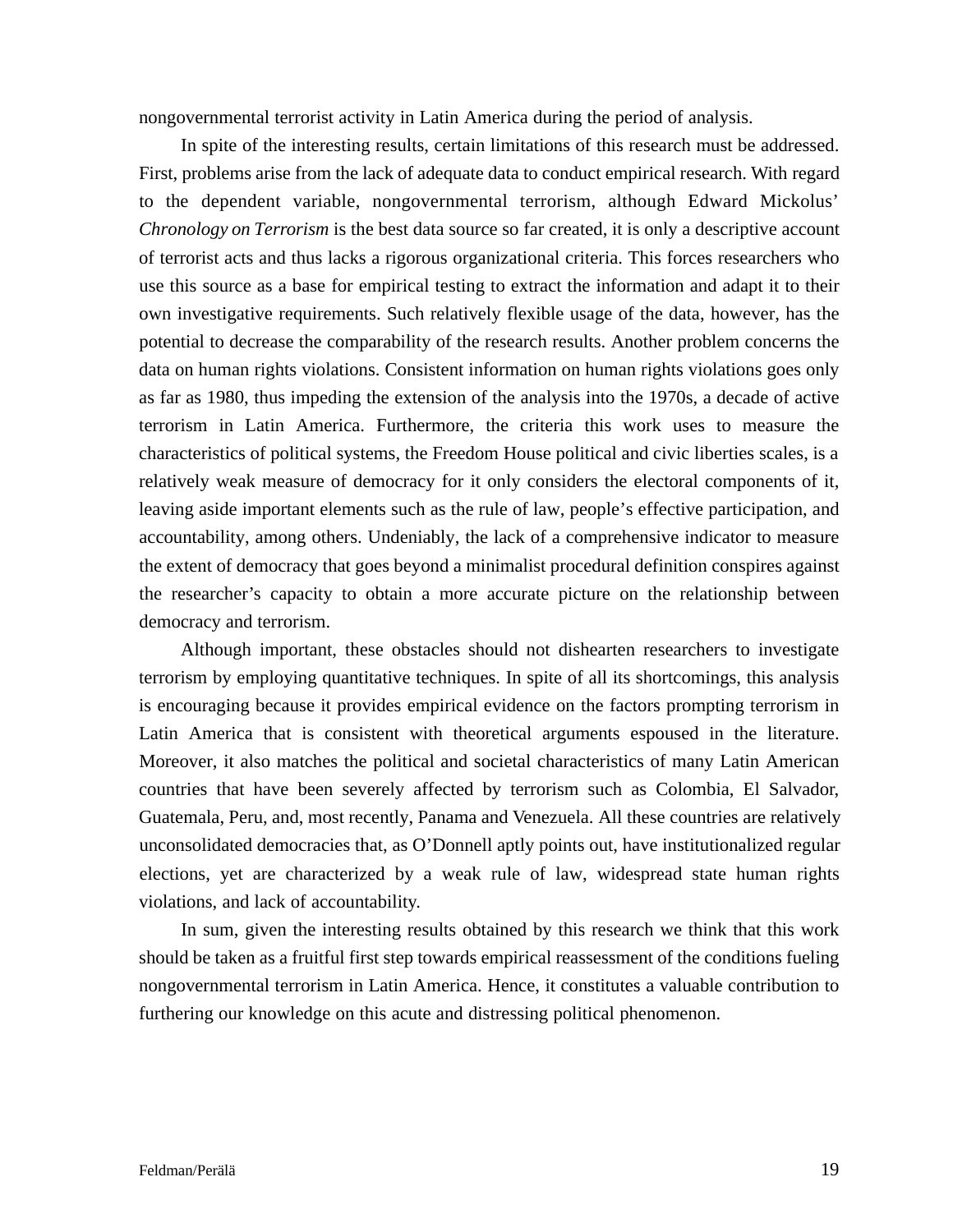#### **Notes**

- $1$  Rightwing terrorist organizations in Latin America have historically been less prominent than insurgent or revolutionary ones. During the 1970s and 1980s, many right wing organizations developed close links to rightwing dictatorships, as they helped the latter to carry out repressive activities against their detractors. In spite of these connections, more often than not these clandestine rightwing groups maintained their own internal organization and operated to a certain degree independently from the state. Furthermore, their activities, except for the case of Nicaragua, were exclusively urban. Among rightwing organizations that perpetrated terrorist attacks it is possible to mention the *Contras* in Nicaragua; Argentina's *Alianza Anticomunista Argentina* (AAA) (Argentine Anticommunist Alliance) and *Mano Blanca* (MB) (White Hand); the Ecuadorian *Orden de la Muerte* (Order of Death); death squadrons in Guatemala and El Salvador; and Colombian paramilitary groups such as the *Autodefensas Unidas de Colombia* (AUC) (United Self-Defenses of Colombia) led by Carlos Castaño (Radu 1984, 26).
- <sup>2</sup> Hereafter, unless otherwise specified, the term *terrorism* refers to acts of nongovernmental terrorist nature.
- <sup>3</sup> It is the case of guerrilla organizations such as the Peruvian *Sendero Luminoso* (SL) (Shining Path) or *Fuerzas Armadas Revolucionarias de Colombia* ( FARC) (Revolutionary Armed Forces of Colombia), which have regularly attacked nonmilitary targets.
- <sup>4</sup> In his private diary, Guevara mentioned many problems that conspired against the revolutionary enterprise, among them lack of food, water, and supplies; sickness; exhaustion; breaches in discipline; low moral; quarrels between Cubans and Bolivians; and the lack of support from Bolivian peasants and urban cadres ( Wright 1991, 92).
- <sup>5</sup> The *Movimiento de Liberación Nacional Tupamaros* (Tupamaros) (National Liberation Movement Tupamaros) started operations in Uruguay and *Movimiento de Izquierda Revolucionario* (MIR) (Revolutionary Leftist Movement) in Chile. In A rgentina, four main groups began to operate: Fuerzas *Armadas Revolucionarias* ( FAR) (Liberation Armed Forces), *Fuerzas Armadas Pero n i s t a s* ( FAP) (Peronist Armed Forces), *Ejército Revolucionario Popular* (ERP) (People's Revolutionary Army), and the *Montoneros*. In Brazil, a myriad of tiny terrorist organizations came into existence, among them: *Acao* Libertadora Nacional (ALN) (National Liberation Action), *Vanguarda Armada Revolucionaria* (VAR) (Armed Revolutionary Vanguard), and *Var Palmare s* ( Wright 1991, 110; Laqueur 1987, 248).
- <sup>6</sup> A very influential work by Marighela, the *Manual of the Urban Guerrillas*, a training guide for urban insurrection similar to Che Guevara's handbook for rural guerrilla, inspired leftist terrorist organizations in Latin America and beyond.
- <sup>7</sup> In one of its most spectacular operations, the M–19 seized Colombia's Palace of Justice in November 1985 taking more than 100 people as hostages. The M–19 was also the first Colombian guerrilla organization that became involved in drug-trafficking (Asprey 1999, 1109–10).
- <sup>8</sup> These ultranationalist groups also attacked British targets in retaliation for the Argentine defeat in the Malvinas-Falkland War.
- <sup>9</sup> In a recent CNN documentary on the Cold War, it was acknowledged that the US government largely exaggerated the actual involvement the Soviet Union had with the guerrillas and terrorist organizations in the region. Cuba and the Soviet Union held conflicting agendas on the issue. While Havana proactively endorsed these groups, Moscow showed more reluctance and restraint, as it feared an escalation in the Cold War.
- $10$  In other regions of the world, the end of the Cold War has had a more positive impact in diminishing terrorist activity. In this regard, Enders and Sandler argue that the end of the Cold War has "provided a dividend in terms of reduced transnational terrorism" (1999, 145).
- $11$  Interestingly, Latin America has the highest occurrence of terrorist attack against US targets in the world. Of a total of 111 terrorist attacks conducted against US targets in the world in 1998, 87% were perpetrated in Latin America (US Department of State 1992, 62; US Department of State 1999, 92).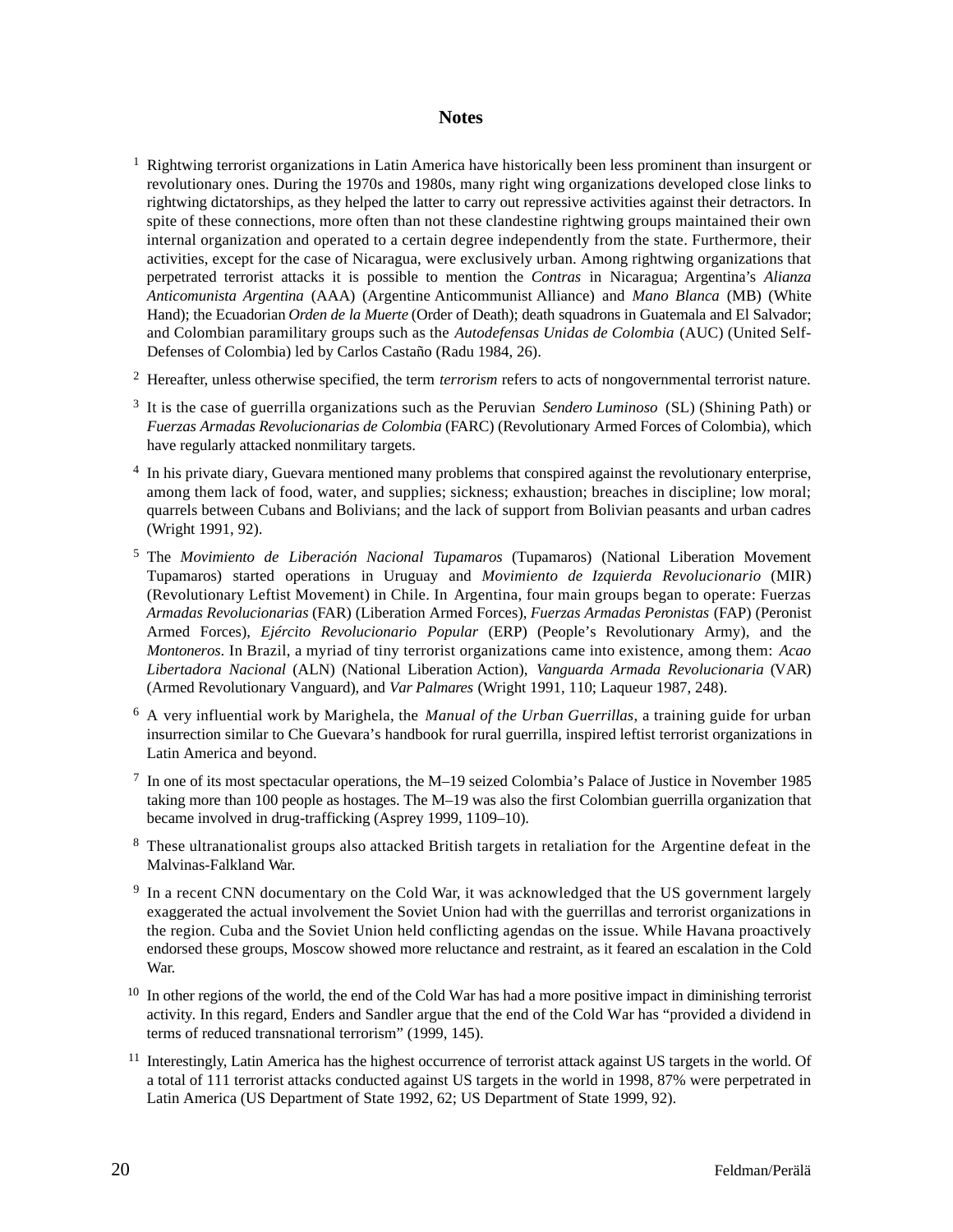- $12$  The EZLN denied it had participation in those events and repeatedly maintained that terrorism was not part of its strategy (See Méndez and Cano 1994, Díaz 1997)
- <sup>13</sup> Among these groups it is possible to mention: *Partido Revolucionario de los Trabajadores* (PRT) (Revolutionary Workers Party), *F rente Militar de Liberación de Colombia* (FMLC) (Military Liberation Front of Colombia), and *Coordinadora Guerillera Nacional Simón Bolivar* (CGSB) (Simon Bolivar National Guerrilla Coordinating Board).
- <sup>14</sup> The most serious incident in Panama occurred in 1994 when a bomb blew up an airliner in Colón. The bomb went off only one day after the bombing of the AMIA building in Buenos Aires and killed 21 people, including twelve Israeli businessmen (Mickolus 1997, 650–53).
- $15$  The idea that terrorism derives from negative socioeconomic structural conditions derives from the conflict studies theory. This tradition began before World War II when John Dollard developed his frustrationaggression theory. This theory claimed that aggression was the result of peoples' frustrations. Although strongly attacked by ethologists, who thought that aggression was a natural human condition, Dollard's work was used in the 1960s by students of conflict. One of them, Ted Robert Gurr, applied later the frustrationaggression theory to sociology. Following the work of Thorstein Veblen, Gurr assumed that discontent derives from the perception of *relative deprivation* which pushes people to rebel and thus to engage in violence. Relative deprivation is defined by Gurr as "a perceived discrepancy between men's value expectations and their value capabilities" (1970, 13). Value expectations, he explained, are material goods and living conditions to which people aspire and believe they are rightfully entitled, while value capabilities refer to conditions and goods people think they are capable of attaining (or maintaining) given their social means (1970, 13).
- <sup>16</sup> The Guyanas, Surinam, Haiti, Jamaica, Belize, Cuba, and the Dominican Republic were excluded for a lack of reliable information.
- $17$  To check the methodology used by Mickolus see appendix.
- <sup>18</sup> Despite the fact that in Colombia drug cartels have been involved in terrorist acts (i.e., the Medellín Cartel in the late 1980s resorted to terrorist actions to coerce the Colombian government to cease the extradition of drug lords to the US), this article does not investigate the connection between drug-trafficking and terrorism in the region. The rationale for excluding drug-trafficking as an independent variable is related to difficulties with the operationalization of the narcotics variable. Moreover, the literature on narco-terrorism is incipient at its best and thus does neither provide accurate information nor sufficient theoretical insight on the reasons and the nature of terrorist activities perpetrated by these groups (see Rensselaer 1989; Mayer 1990; Ehrenfeld 1990; Tarazona Sevillano 1990; Craig 1993; and Rey 1994; Asprey 1994).
- $19$  The bombing of the AMIA in Buenos Aires illustrates this point. The Argentinean police discovered that local ultrarightist groups provided assistance to the terrorist command that executed the operation. The Iranian-backed Lebanese *Hizbullah* remains as the primary suspect of the bombing (US Department 1998,  $21$ .
- $20$  One possible problem in the definition of the dependent variable in this work is related to the different nature of terrorist incidents included by Mickolus in his chronology. Since Mickolus' work takes into account incidents as varied as assassinations, bombings, and plane hijacking on the one hand, and telephone threats and attacks with Molotov bombs on the other, it may be a problem when it comes to assessing the real dimension of terrorist activity in a given country. To be sure, a telephone threat or a hoax is not comparable to a major terrorist attack that results in physical harm of innocent civilians and that creates public commotion. However, the decision of counting all the incidents that Mickolus considers as acts of terrorist nature, regardless of their intensity, is purposely taken in order to follow in the most faithful way the criteria used by him in his work. Moreover, it seems clear that, in light of the figures obtained, table 1 reflects accurately the relative incidence of terrorism in the seventeen countries included in the sample.
- $21$  Statistical information for unemployment, inflation, and growth rates is obtained from the publications of the Economic Commission for Latin America and the Caribbean (ECLAC).
- $^{22}$  Data on GINI coefficient is obtained from the 1999 UNU/WIDER-UNDPWorld Income Inequality Dataset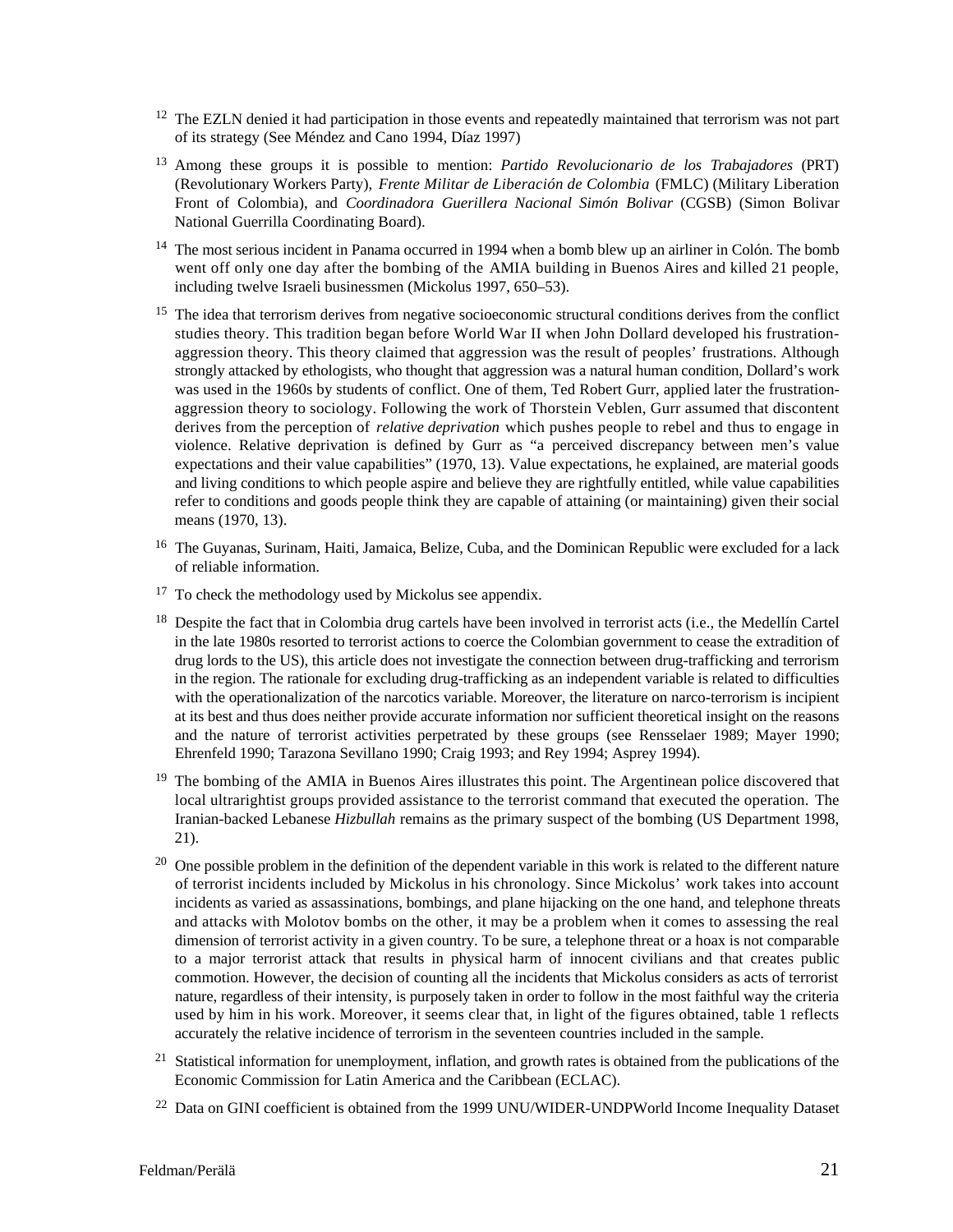(WIID).

- $23$  For details on how the Purdue Political Terror Scale is built see the appendix.
- <sup>24</sup> We thank George Lopez and Aníbal Pérez Linán for their insights regarding this point.
- <sup>25</sup> Given that economic growth showed a statistically significant correlation with both inflation and unemployment, the combination of economic performance indicators chosen are growth, on the one hand, and unemployment and inflation on the other. Furthermore, the political system indicators, political rights and civil liberties also showed signs of multicollinearity. Therefore, we included them into the regressions one at a time. However, given that political rights and civil liberties capture different dimensions of political development, we created an index combining both indicators and dubbed it Freedom Index. See appendix for further details.
- <sup>26</sup> These countries are Colombia, Peru, Chile, El Salvador, Paraguay, and Uruguay.
- $27$  In order to make the results of the regression more intelligible, the somehow counter intuitive PPTS scale, in which the worst human rights record is assigned the highest number is reversed. Hence, the association showed by the regression is negative. For more detail on how the index is constructed see appendix.
- $28$  Just as in the case of the human rights scale, the Freedom House scales and the accompanying Freedom Index constructed by authors for political and civic liberties are reversed. See appendix for more details.
- <sup>29</sup> It is important to underscore that the definition used by the Freedom House Scale to measure democracy is procedural at its minimal extent. Political and civic rights are understood along the lines of Robert Dahl's concept of Polyarchy. Polyarchy is a concept created to distinguish among regimes that are democratic and those that are not, however, it is a weak tool to differentiate among democracies. As defined by Dahl, Polyarchy has seven attributes: elected officials, free and fair elections, inclusive suffrage, right to run for elected posts, freedom of expression, alternative information sources, and association liberties (see Robert Dahl 1971; Collier and Levitsky 1996).
- $30\text{ Afew}$  tests were attempted to rule out the argument relating the Cold War as a factor affecting the incidence of terrorism in Latin America. Dummy variables for the Cold War period were introduced into the general regression. In addition, time series cross section regression analysis using certain indicators of the Cold War impact for a reduced time frame coinciding with the Cold War period (1973–90) was also attempted. The US and Soviet military and economic aid to Latin America were used as indicators. Results, however, showed there was no statistically significantly association between these indicators and the dependent variable (see CIA 1976–1991; and Wilkie 1988, 240–43).
- $31$  Guillermo O'Donnell describes these democracies as poorly institutionalized. Following Huntington's work (1991), a fascinating debate on the extension, quality, and attributes of democracy has ensued. This debate provides the appropriate backdrop to understand the contradictory nature of many Latin American democracies that, on the one hand, allow free elections yet, on the other, consistently perpetrate human rights abuses (see O'Donnell 1992, 1996a, 1996b, and 1998; Huntington 1991; and Loveman 1993).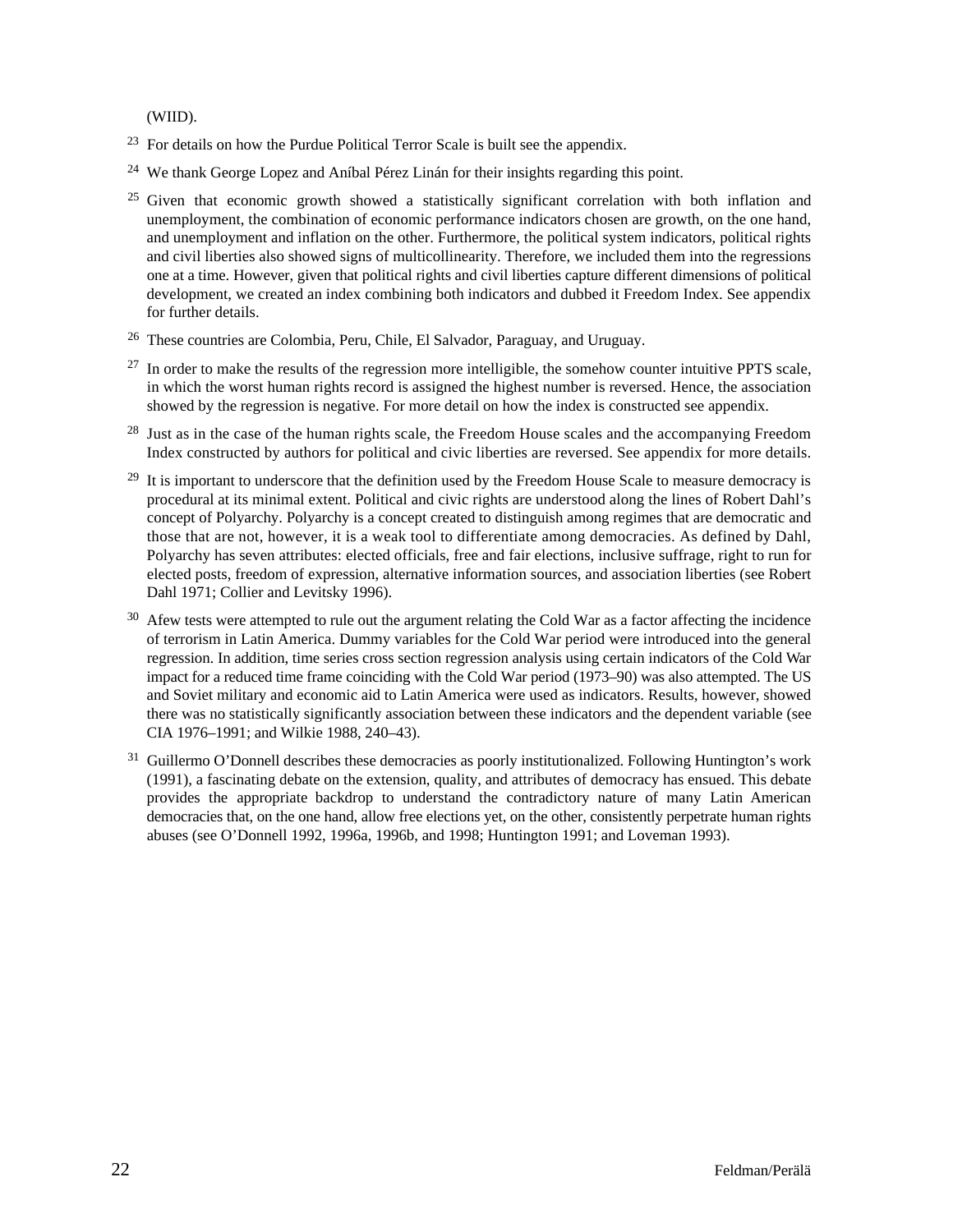#### **A P P E N D I X**

List of Dependent and Independent Variables and their respective indicators and sources.

## **Dependent variable:**

*Te rrorism Chronology of Events*: Types of incidents include kidnappings; barricade and hostage seizure; occupation of facilities without hostage seizure; letter or parcel bombs; incendiary bombings, arson; explosive bombs (dynamite or plastic); armed attacks employing missiles, mortars or bazookas; aerial hijacking; takeover of non-aerial means of transportation; assassinations; sabotage not involving explosives or arson; exotic pollution including chemical and biological agents; nuclear-related weapons attack; threats with no subsequent terrorist action; theft, break-in of facilities; conspiracy to commit terrorist acts; hoaxes; sniping at buildings or other facilities; shooting out with the police; arms smuggling; car bombing; and suicide car bombings. This chronology does not include belligerent actions during internationally recognized wars and acts of purely criminal nature which do not have a political motivation. Information is based upon publicly available materials that have appeared in the international press. Key sources include press agencies such as Associated Press, United Press International, Reuters, newspapers like the Washington Times, TV networks' evening news such as ABC, NBC, and CBS, and the Foreign Broadcast Information Service (FBIS) daily reports, which draws information from hundreds of world print and electronic media sources. Furthermore, material from the Nuclear Regulatory Agency as well as from the FBI and US embassy information services was also used to build Mickolus' chronology (Mickolus 1983, xii-xiii; Mickolus, Sandler, and Murdock 1989, xvii).

### **Independent variables:**

*Economic Performance*: Economic growth, inflation and unemployment. Source: Economic Commission for Latin America and the Caribbean. Statistical Yearbook for Latin America and the Caribbean, 1980, 1982, 1984, 1986, 1988, 1990, 1992, 1994, and 1996, editions.

*Structural Economic Conditions: The UNU/WIDER—UNDP World Income Inequality* Database (WIID) collects yearly information on income inequality for developed, developing, and transition countries between 1980-1999.

Available on internet at http://www.wider.unu.edu/wiid/wiid.htm.

*Political Systems*: The Freedom Scale is an annual survey that defines the degree of development of any given democracy by ranking both civil and political freedoms. One is the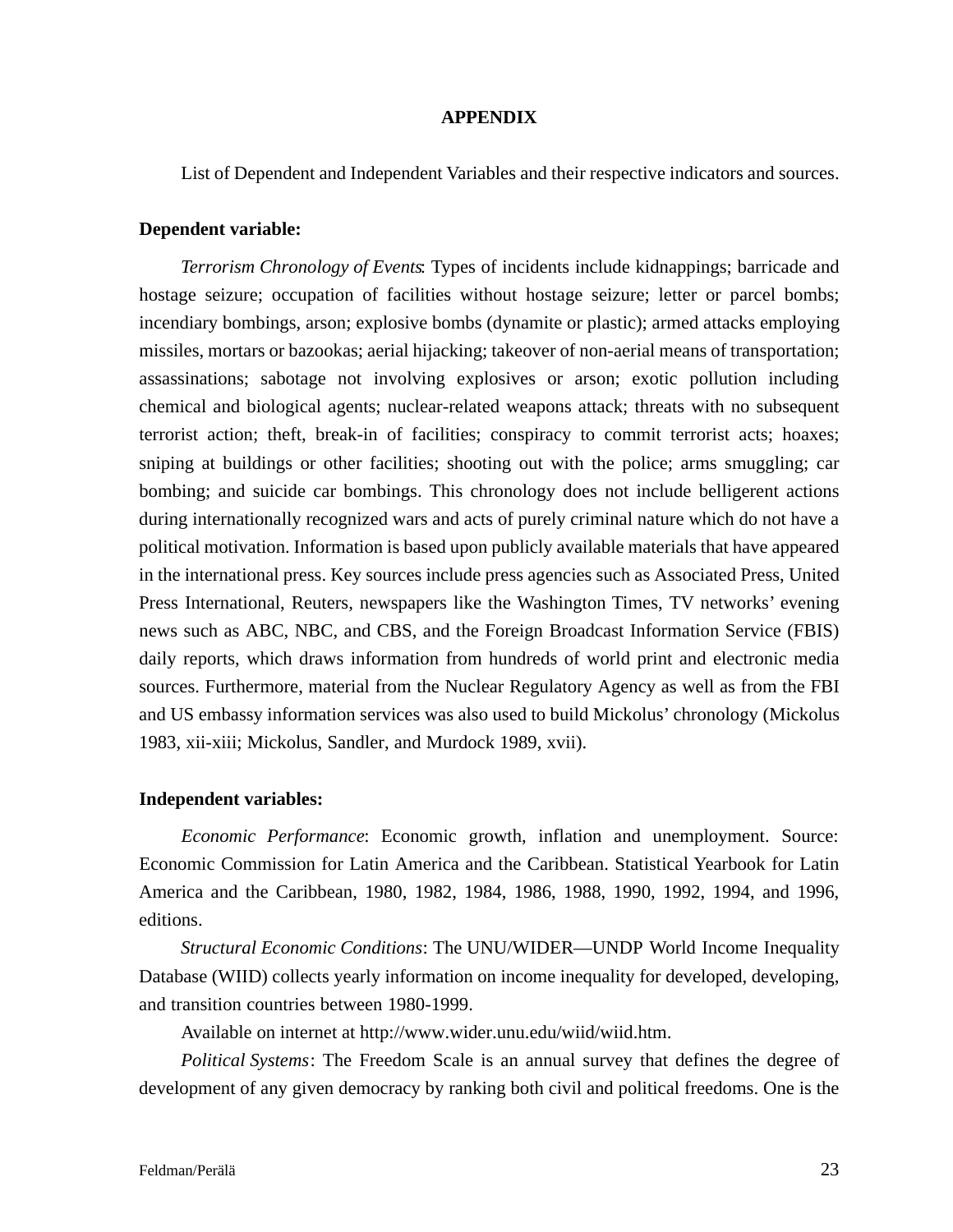best score and seven the worst. The score given for political rights is determined by the degree to which a given nation satisfies the following requirements: (a) leaders are chosen in decisions made on the basis of an opening voting process, (b) significant opposition is allowed to compete in this process, (c) there are multiple political parties and candidates not selected by the government, (d) polling and counting is conducted without coercion or fraud, (e) a significant share of political power is exercised by elected representatives, (f) all regions, even the most remote, are included in the political process, and (g) the country is free of foreign or military control or influence. Countries assigned a rank of one most closely satisfy these requirements and those assigned a rank of seven most seriously violate them. The score for civic rights is determined by the degree of liberty a given country grants its news media and individual citizens, primarily as it applies to political expressions. The survey looks at censorship applied to the press or radio. It also assesses the rights granted any individual to openly express ideas, to belong to an organization free of government supervision, and the individual's right to a free trial, i.e. the degree to which the judiciary is independent of administrative control. The number of political prisoners held in a country, the use of torture and brutality, and the degree to which the state security forces respect individual rights is also taken into account. Countries assigned the rank of 1 grant the greatest degree of civil liberties and those assigned the rank of 7 most seriously violate them (Wilkie 1995).

*State Repression:* Purdue Terror Scale. This scale created by Michael Stohl measures human rights violations between 1980–1993. The sources used by this scale are the annual reports by the State Department and Amnesty International about countries' human rights practices. The scale ranks state human rights practices from one to five. Countries ranked one are those under a secure rule of law where imprisonment for political reasons and political murders are rare or exceptional. Political murders are extraordinarily rare. Countries ranked two are those where there is a limited amount of imprisonment for nonviolent political activity. However, few are affected, torture and beatings are rare and murder is uncommon. For countries ranked with a three there is extensive political imprisonment. Execution or other political murders and brutality are common. Unlimited detentions, with or without trial, for political reasons are accepted. Countries where murders, disappearances and torture are common features of life and where violence affects those who interest themselves in politics or ideas are ranked four in this scale. Finally, five characterizes a scenario where conditions of the violence that characterized level four are extended to the whole population. The leaders of these nations place no limits on the means or thoroughness with which they pursue personal or ideological goals.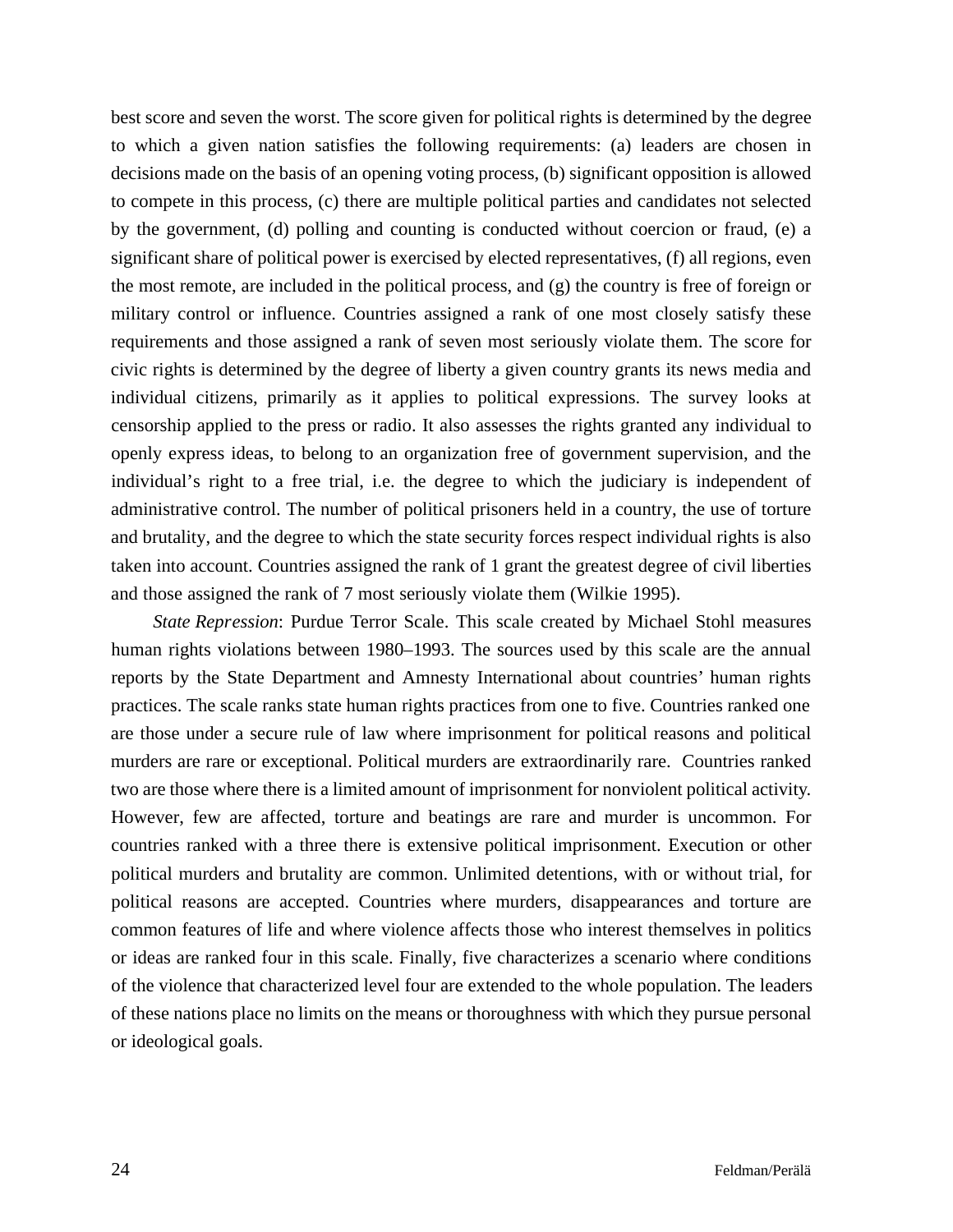#### **BIBLIOGRAPHY**

- Asprey, Robert B. 1994. *War in the Shadows: The Guerrilla in History*. New York: William Morrow & Company,  $Inc.$
- Auvinen, Juha. 1997. "Political Conflict in Less Developed Countries." *Journal of Peace Research* 34: 177–95.
- Bwy, Douglas. 1968. "Political Instability in Latin America: The Cross Cultural Test of Causal Model." *Latin American Research Review*3: 17–66.
- CARETAS. 1999. "El Chongo de Feliciano," 15 July.
- Carrigan, Ana. 1995. "Chronicle of a Death Foretold: State-Sponsored Violence in Colombia." *Report on the A m e r i c a s* 28: 6–10.
- Castaneda, Jorge. 1993. *Utopia Unarmed: The Latin America Left After the Cold War*. New York: Vintage Books.
- Catalano Ralph, William McConnell, and Novaco Raymond. 1997. "A Model of the Net Effect of Job Loss on Violence." *Journal of Personality and Social Psychology* 72: 1440–47.
- Ceboratev, Eleonora and Jorge Nef. 1989. "El fenómeno terrorista: una perspectiva global y algunas consideraciones empíricas y teóricas. In jaque mate a la democracia: orden internacional y violencia politica en America Latina." Augusto Varas, ed., 69–89. Buenos Aires: Grupo Editor Latinoamerican.
- Central Intelligence Agency. 1991. *CIA Handbook of Economic Statistics*. Washington DC: US Government Printing Office.
- . 1988. *CIA Handbook of Economic Statistics*. Washington DC: US Government Printing Office.
- . 1983. *CIA Handbook of Economic Statistics*. Washington DC: US Government Printing Office.
- . 1976. *CIA Handbook of Economic Statistics*. Washington DC: US Government Printing Office.
- Collier, David and Steven Levitzky. 1996. "Democracy With Adjectives." *World Politics* 49: 430-52.
- Craig, Richard. B. 1993. "Everybody Talks about the War on Drugs." *Orbis* 37: 135–47.
- Crenshaw, Martha. 1995. *Terrorism in Context*. Pennsylvania: Pennsylvania University Press.
	- \_ \_ \_ \_ \_ \_ \_. 1990. "Causes of Terrorism." In Charles W. Kegley Jr., ed., *International Te rrorism: Characteristics, Causes, Controls, 113-26. New York: St. Martin's Press.*
- Dahl, Robert. 1971. *Polyarchy: Participation and Opposition*. New Haven: Yale University Press.
- Díaz, Gloria Leticia. 1997. "El EPR desafía al ejército." *Proceso* 1074: 5-13.
- Duff, Ernest, and John F. McCamant. 1976. *Violence and Repression in Latin America: A Quantitative and Historical Analysis.* New York: Collier MacMillan.
- ECLAC. 1996. *Statistical Yearbook for Latin America and the Caribbean*. Santiago de Chile: ECLAC.
- \_ \_ \_ \_ \_ \_ \_. 1994. *Statistical Yearbook for Latin America and the Caribbean*. Santiago de Chile: ECLAC.
- \_ \_ \_ \_ \_ \_ \_. 1992. *Statistical Yearbook for Latin America and the Caribbean*. Santiago de Chile: ECLAC.
- \_ \_ \_ \_ \_ \_ \_. 1990. *Statistical Yearbook for Latin America and the Caribbean*. Santiago de Chile: ECLAC.
- \_ \_ \_ \_ \_ \_ \_. 1988. *Statistical Yearbook for Latin America and the Caribbean*. Santiago de Chile: ECLAC.
- \_ \_ \_ \_ \_ \_ \_. 1986. *Statistical Yearbook for Latin America and the Caribbean*. Santiago de Chile: ECLAC.
- \_ \_ \_ \_ \_ \_ \_ . 1984. *Statistical Yearbook for Latin America and the Caribbean*. Santiago de Chile: ECLAC.
- \_ \_ \_ \_ \_ \_ \_. 1982. *Statistical Yearbook for Latin America and the Caribbean*. Santiago de Chile: ECLAC.
- \_ \_ \_ \_ \_ \_ \_. 1980. *Statistical Yearbook for Latin America and the Caribbean*. Santiago de Chile: ECLAC.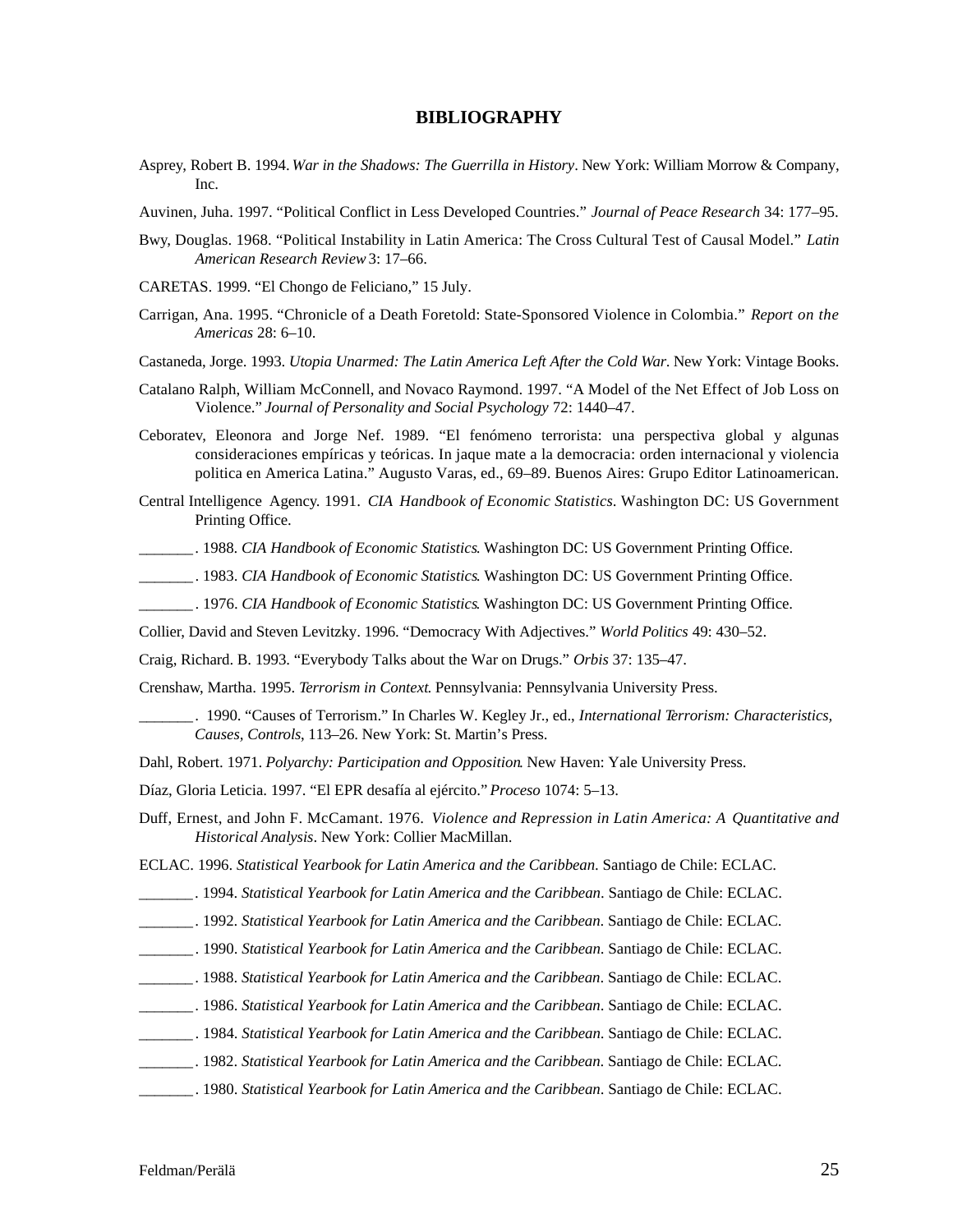Ehrenfeld, Rachel. 1990. *Narco-Terrorism*. New York: Basic Books.

- Enders, Walter and Todd Sandler. 1999. "Transnational Terrorism in the Post-Cold War Era." *International Studies Quarterly* 43: 145–67.
- Graham, Hugh Davis and Ted Gurr. 1979. *Violence in America. Historical and Comparative Perspectives*. New York: Praeger.
- Gorriti, Gustavo. 1991. "Latin America's Internal Wars." *Journal of Democracy* 2: 84–98.
- Green, William H. 2000. *Econometric Analysis*. New Jersey: Simon & Schuster.
- Gurr, Robert. 1970. *Why Men Rebel*. Princeton: Princeton University Press.
- Ernest Halperin. 1988. "Ernesto 'Che' Guevara and the Reality of Guerrilla Warfare." In Michael Radu, ed., *Violence and the Latin American Revolutionaries*, 37–55. New Brunswick: Transaction Books.
	- . 1976. *Terrorism in Latin America*. Beverly Hills, California: Sage Publications.
- Human Rights Watch. 1998. *War Without Ouarter: Colombia and International Humanitarian Law*. New York: Human Rights Watch.
- Huntington, Samuel. 1991. *The Third Wave: Democratization in the Late Twentieth Century*. Norman: The University of Oklahoma Press.
- Kegley Jr., Charles W. 1990. "The Characteristics of Contemporary International Terrorism." In Charles W. Kegley Jr., ed., *International Terrorism: Characteristics, Causes, Controls.* 11–26. New York: St. Martin's Press.
- Kennedy, Moorhead. 1986. "The Root Causes of Terrorism." *The Humanist* 46: 5–9.
- Lair, Eric. 1999. "El terror, recurso estratégico de los actores armados: reflexiones en torno al conflicto colombian." *Análisis Politico* 37: 64–75.
- Loveman, Brian. 1993. "Protected Democracies and Military Guardianship: Political Transitions in Latin America, 1978–1994." *Journal of Interamerican Studies and World Affairs* 36: 105–89.
- Laqueur, Walter. 1987. *The Age of Terrorism*. London: Little, Brown Company.
- Le Monde Diplomatique. 1996. "Voyage a l'interieur des Guerillas Colombiennes." 43: 8–9.
- Lopez, George. 1988. "Terrorism in Latin America." In Michael Stohl, ed., *The Politics of Terrorism*, 497-524. New York: Marcel Dekker.
- Luttwak, Edward. 1983. *The Grand Strategy of the Soviet Union*. New York: St. Martin's Press.
- Martin, John. 1990. "The Media's Role in International Terrorism." In Charles W. Kegley Jr. ed., *International Terrorism: Characteristics, Causes, Controls, 158–62. New York: St. Martin's Press.*
- Mayer, Heinz. 1990. "Kolumbien: Der Schmutzige Krieg." Zwischen Kaffebaronen und Drogenmafia ein Land in *A u s n a h m e z u s t a n d*. Hamburg: Rohwolt.
- Mickolus, Edward. 1993. *Te rrorism 1988–1991: A C h ronology of Events and Selectively Annotated Bibliography*. London: Greenwood Press.
	- \_ \_ \_ \_ \_ \_ \_ . 1980. *Transnational Te rrorism: A C h ronology of Events 1968–1979*. London: Greenwood Press.
- Mickolus, Edward and Susan Simmons. 1997. *Te rrorism 1992–1995: A C h ronology of Events and Selectively Annotated Bibliography*. London: Greenwood Press.
- Mickolus, Edward, Todd Sandler, and Jean Murdock. 1989. *International Terrorism in the 1980s: A Chronology of Events 1984–1987. Vol II.* Ames: Iowa University Press.
- \_ \_ \_ \_ \_ \_ \_ . 1983. *International Te rrorism in the 1980s: A C h ronology of Events 1980–1983. Vol I*. Ames: Iowa University Press.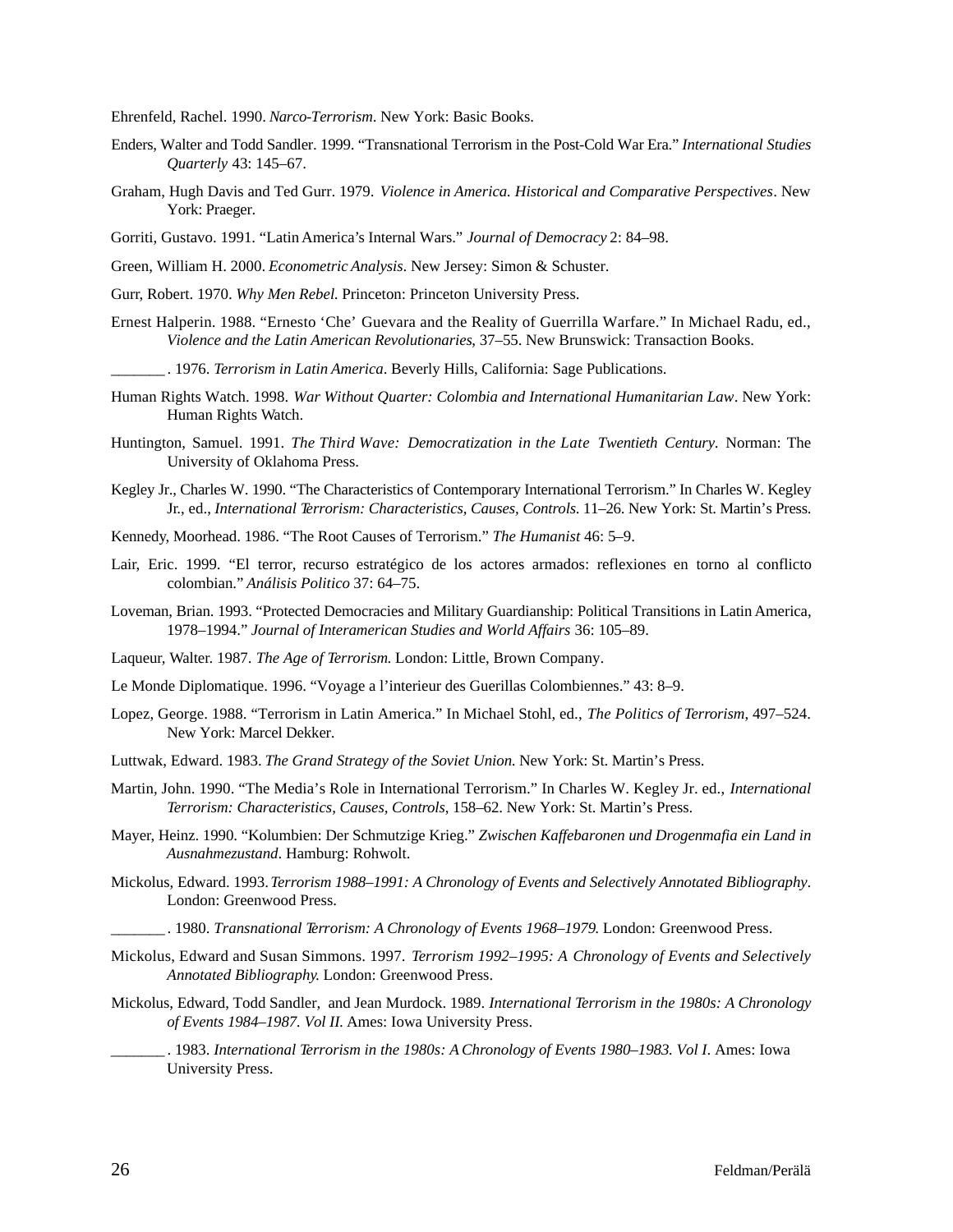- Mueller, Edward and Erich Weede. 1990. "Cross-National Variation in Political Violence. A Rational Action Approach." *Journal of Conflict Resolution* 34: 624–51.
- O'Donnell, Guillermo. 1998. "Polyarchies and the (un)rule of law in Latin America." Kellogg Institute for International Studies Working Paper 254. University of Notre Dame.
- \_ \_ \_ \_ \_ \_ \_ . 1996. "Another Institutionalization: Latin America and Elsewhere." Kellogg Institute for International Studies Working Paper 222. University of Notre Dame
- \_ \_ \_ \_ \_ \_ \_ . 1996. "'Illusions': and Conceptual Flows." *Journal of Democracy* 7: 151–59.
- . 1992. "Delegative Democracy." Kellogg Institute for International Studies Working Paper 172. University of Notre Dame.
- Perry, Albert. 1976. *Terrorism: From Robespierre to Arafat*. New York: The Vanguard Press.
- Radu, Michael. 1984. "Terror, Terrorism and Insurgency in Latin America." Orbis 2: 27–38.
- Ratliff, William. 1990. "Revolutionary Warfare." In Michael Radu, ed., *Violence and the Latin American Revolutionaries.* 15–36. New Brunswick: Transaction Books.
- Reich, Walter. 1990. *Origins of Terrorism, Psychologies, Ideologies, Theologies, State of Mind.* Cambridge: University Press.
- Rensselaer, Lee III. 1989. *The White Labyrinth: Cocaine and Political Power*. New Brunswick, N.J.: Transaction Publishers.
- Rey, Oscar B. 1994. *Colombia: Guerrilla y Narcotráfico*. Buenos Aires: Círculo Militar.
- Rother, Larry. 1997. "Wave of Bombings Stops in Cuba but Tensions Persist." *The New York Times* 13 October.
- Rubinstein, Richard. 1990. "The Non-Causes of Terrorism." In Charles Kegley Jr., ed., *International Terrorism*, 127–34. New York: Saint Martin's Press.
- Schlagheck, Donna. 1990. "The Superpowers, Foreign Policy and Terrorism." In Charles W. Kegley Jr., ed., *International Terrorism: Characteristics, Causes, Controls, 170–77. New York: St. Martin's Press.*
- Scott Palmer, David. 1996. The Revolutionary Terrorism of Peru's Shining Path. In Martha Crenshaw, ed., *Te rrorism in Context*, 249–308. University Park: Pennsylvania University Press.
- Segaller, Stephen. 1987. *Invisible Armies: Terrorism into the Nineties*. Harcourt Brace: Jovanovich Publishers.
- Stohl, Michael. 1995. "The Purdue Political Terror Scale." Available through the Internet at w w w.ippu.purdue.edu/info/gsp/govern. htr.
	- \_ \_ \_ \_ \_ \_ \_. 1988. *The Politics of Te rro r i s m*. New York: Marcel Dekker.
- Stohl Michael, and George Lopez. 1988. *Terrible Beyond Endurance? The Foreign Policy of State Terrorism.* London: Greenwood Press.
- Tarazona-Sevillano, Gabriela. 1990. *Sendero Luminoso and the Threat of Narcoterrorism*. New York: Praeger.
- *The Economist*. 2000. "Unchecked, Unbalanced." 5 February.
- \_\_\_\_\_. 1997. "Shining Again." 25 October.
- $. 1996.$  "In the mind of the terrorist." 2 March.
- . 1996. "What is terrorism." 2 March.
- The United Nations University Wider. 1999. "World Income Inequality Data Base." Available through the Internet at http://www.wider.unu.edu/wiid/wiid.htm
- United States Department of State. 1999. "Patterns of Global Terrorism." Available through the Internet at http://thesouth.com/USInternational/reports/dos/terror97/latin.html